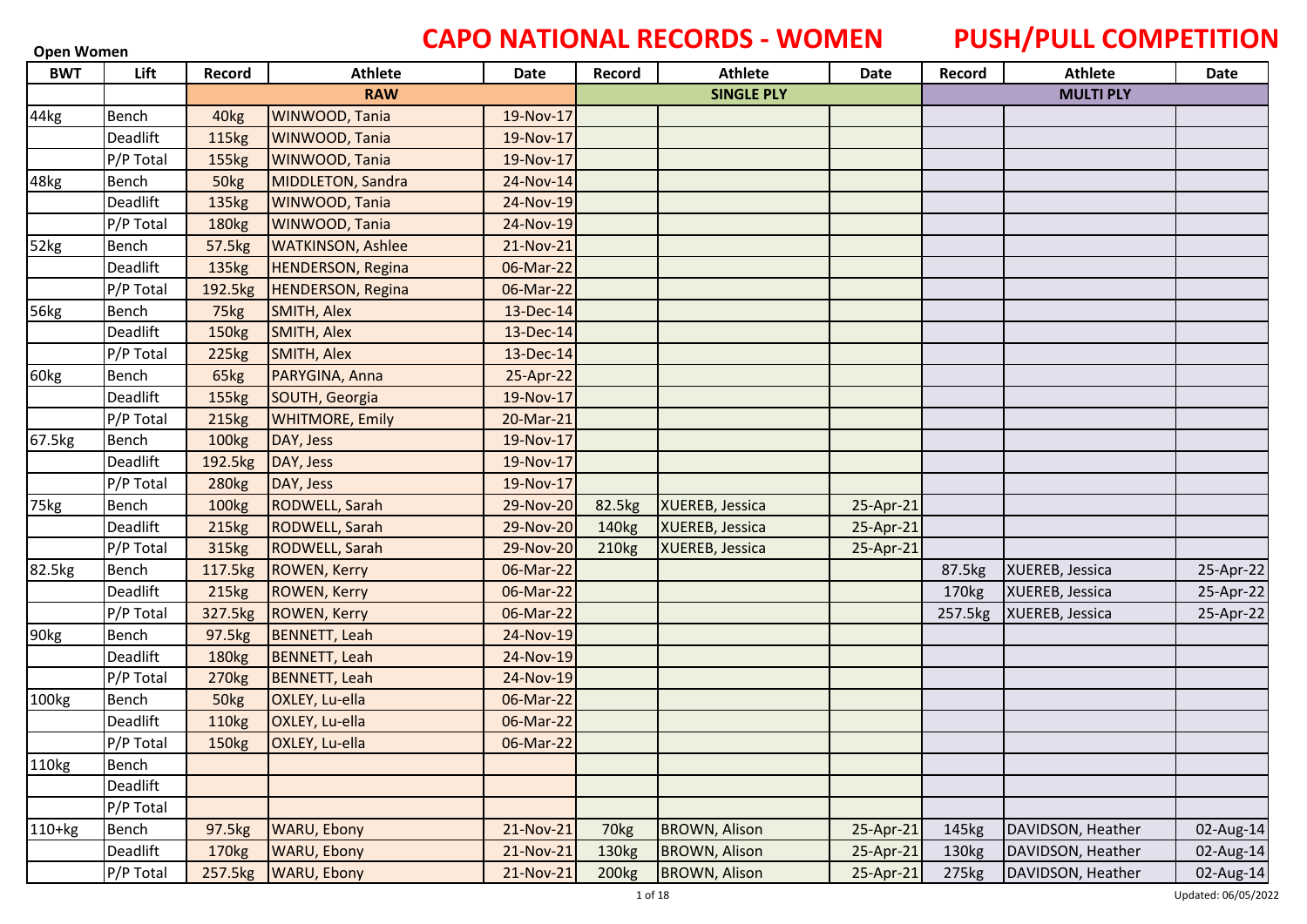### Sub Teen Women (10-12) Unofficial WPC **CAPO NATIONAL RECORDS - WOMEN** PUSH/PULL COMPETITION

| <b>BWT</b> | Lift      | Record | <b>Athlete</b> | Date | Record | <b>Athlete</b>    | Date | Record | Athlete          | Date |
|------------|-----------|--------|----------------|------|--------|-------------------|------|--------|------------------|------|
|            |           |        | <b>RAW</b>     |      |        | <b>SINGLE PLY</b> |      |        | <b>MULTI PLY</b> |      |
| 44kg       | Bench     |        |                |      |        |                   |      |        |                  |      |
|            | Deadlift  |        |                |      |        |                   |      |        |                  |      |
|            | P/P Total |        |                |      |        |                   |      |        |                  |      |
| 48kg       | Bench     |        |                |      |        |                   |      |        |                  |      |
|            | Deadlift  |        |                |      |        |                   |      |        |                  |      |
|            | P/P Total |        |                |      |        |                   |      |        |                  |      |
| 52kg       | Bench     |        |                |      |        |                   |      |        |                  |      |
|            | Deadlift  |        |                |      |        |                   |      |        |                  |      |
|            | P/P Total |        |                |      |        |                   |      |        |                  |      |
| 56kg       | Bench     |        |                |      |        |                   |      |        |                  |      |
|            | Deadlift  |        |                |      |        |                   |      |        |                  |      |
|            | P/P Total |        |                |      |        |                   |      |        |                  |      |
| 60kg       | Bench     |        |                |      |        |                   |      |        |                  |      |
|            | Deadlift  |        |                |      |        |                   |      |        |                  |      |
|            | P/P Total |        |                |      |        |                   |      |        |                  |      |
| 67.5kg     | Bench     |        |                |      |        |                   |      |        |                  |      |
|            | Deadlift  |        |                |      |        |                   |      |        |                  |      |
|            | P/P Total |        |                |      |        |                   |      |        |                  |      |
| 75kg       | Bench     |        |                |      |        |                   |      |        |                  |      |
|            | Deadlift  |        |                |      |        |                   |      |        |                  |      |
|            | P/P Total |        |                |      |        |                   |      |        |                  |      |
| 82.5kg     | Bench     |        |                |      |        |                   |      |        |                  |      |
|            | Deadlift  |        |                |      |        |                   |      |        |                  |      |
|            | P/P Total |        |                |      |        |                   |      |        |                  |      |
| 90kg       | Bench     |        |                |      |        |                   |      |        |                  |      |
|            | Deadlift  |        |                |      |        |                   |      |        |                  |      |
|            | P/P Total |        |                |      |        |                   |      |        |                  |      |
| 100kg      | Bench     |        |                |      |        |                   |      |        |                  |      |
|            | Deadlift  |        |                |      |        |                   |      |        |                  |      |
|            | P/P Total |        |                |      |        |                   |      |        |                  |      |
| 110kg      | Bench     |        |                |      |        |                   |      |        |                  |      |
|            | Deadlift  |        |                |      |        |                   |      |        |                  |      |
|            | P/P Total |        |                |      |        |                   |      |        |                  |      |
| $110+kg$   | Bench     |        |                |      |        |                   |      |        |                  |      |
|            | Deadlift  |        |                |      |        |                   |      |        |                  |      |
|            | P/P Total |        |                |      |        |                   |      |        |                  |      |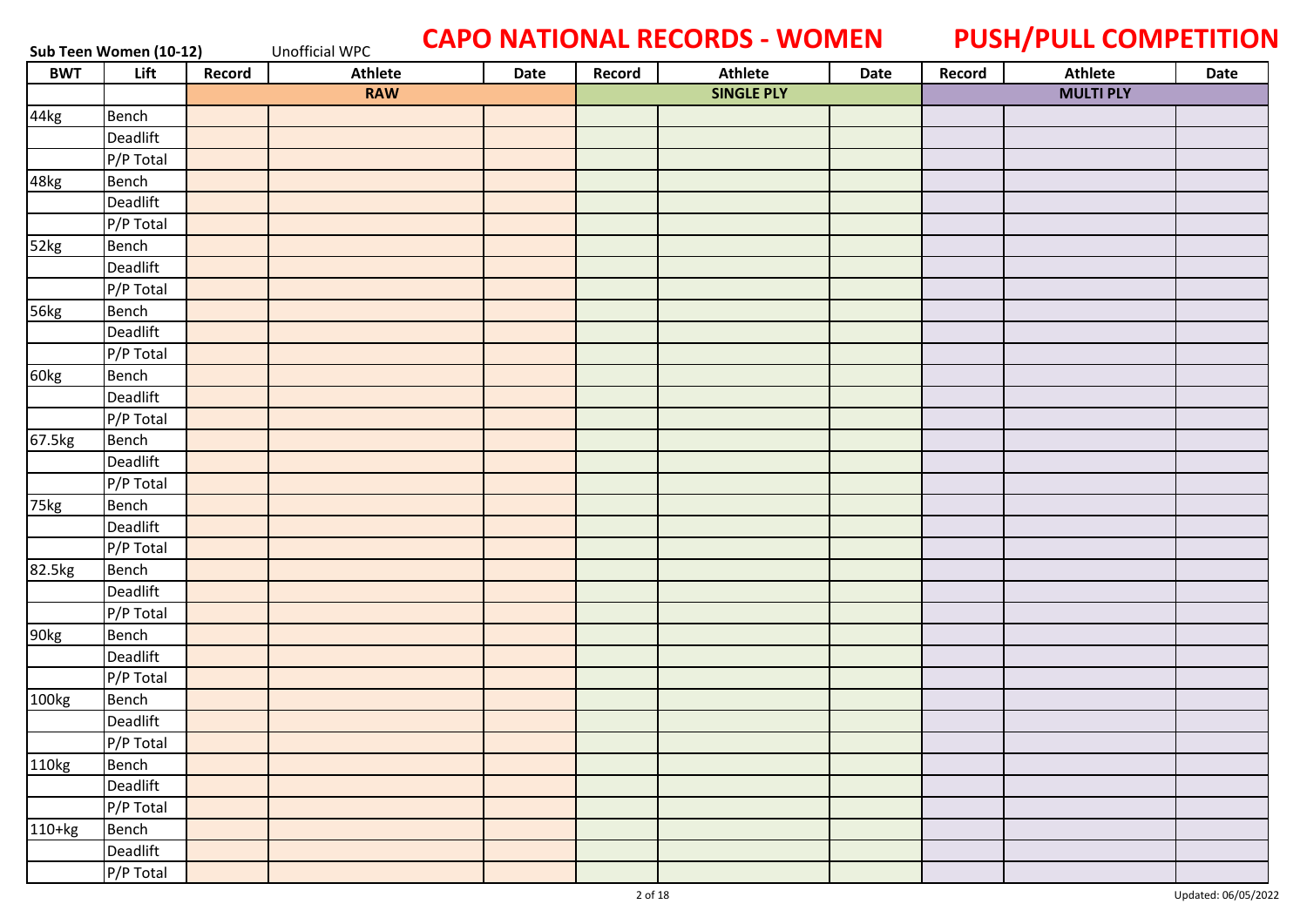### **Teenage 1 Women (13-15) CAPO NATIONAL RECORDS - WOMEN PUSH/PULL COMPETITION**

| <b>BWT</b> | Lift      | Record | Athlete        | Date        | Record | <b>Athlete</b>    | Date | Record | Athlete          | Date |
|------------|-----------|--------|----------------|-------------|--------|-------------------|------|--------|------------------|------|
|            |           |        | <b>RAW</b>     |             |        | <b>SINGLE PLY</b> |      |        | <b>MULTI PLY</b> |      |
| 44kg       | Bench     |        |                |             |        |                   |      |        |                  |      |
|            | Deadlift  |        |                |             |        |                   |      |        |                  |      |
|            | P/P Total |        |                |             |        |                   |      |        |                  |      |
| 48kg       | Bench     |        |                |             |        |                   |      |        |                  |      |
|            | Deadlift  |        |                |             |        |                   |      |        |                  |      |
|            | P/P Total |        |                |             |        |                   |      |        |                  |      |
| 52kg       | Bench     | 42.5kg | SANGER, Tahlia | 22-May-21   |        |                   |      |        |                  |      |
|            | Deadlift  | 87.5kg | SANGER, Tahlia | $22-May-21$ |        |                   |      |        |                  |      |
|            | P/P Total | 125kg  | SANGER, Tahlia | 22-May-21   |        |                   |      |        |                  |      |
| 56kg       | Bench     |        |                |             |        |                   |      |        |                  |      |
|            | Deadlift  |        |                |             |        |                   |      |        |                  |      |
|            | P/P Total |        |                |             |        |                   |      |        |                  |      |
| 60kg       | Bench     |        |                |             |        |                   |      |        |                  |      |
|            | Deadlift  |        |                |             |        |                   |      |        |                  |      |
|            | P/P Total |        |                |             |        |                   |      |        |                  |      |
| 67.5kg     | Bench     |        |                |             |        |                   |      |        |                  |      |
|            | Deadlift  |        |                |             |        |                   |      |        |                  |      |
|            | P/P Total |        |                |             |        |                   |      |        |                  |      |
| 75kg       | Bench     |        |                |             |        |                   |      |        |                  |      |
|            | Deadlift  |        |                |             |        |                   |      |        |                  |      |
|            | P/P Total |        |                |             |        |                   |      |        |                  |      |
| 82.5kg     | Bench     |        |                |             |        |                   |      |        |                  |      |
|            | Deadlift  |        |                |             |        |                   |      |        |                  |      |
|            | P/P Total |        |                |             |        |                   |      |        |                  |      |
| 90kg       | Bench     |        |                |             |        |                   |      |        |                  |      |
|            | Deadlift  |        |                |             |        |                   |      |        |                  |      |
|            | P/P Total |        |                |             |        |                   |      |        |                  |      |
| 100kg      | Bench     |        |                |             |        |                   |      |        |                  |      |
|            | Deadlift  |        |                |             |        |                   |      |        |                  |      |
|            | P/P Total |        |                |             |        |                   |      |        |                  |      |
| 110kg      | Bench     |        |                |             |        |                   |      |        |                  |      |
|            | Deadlift  |        |                |             |        |                   |      |        |                  |      |
|            | P/P Total |        |                |             |        |                   |      |        |                  |      |
| $110+kg$   | Bench     |        |                |             |        |                   |      |        |                  |      |
|            | Deadlift  |        |                |             |        |                   |      |        |                  |      |
|            | P/P Total |        |                |             |        |                   |      |        |                  |      |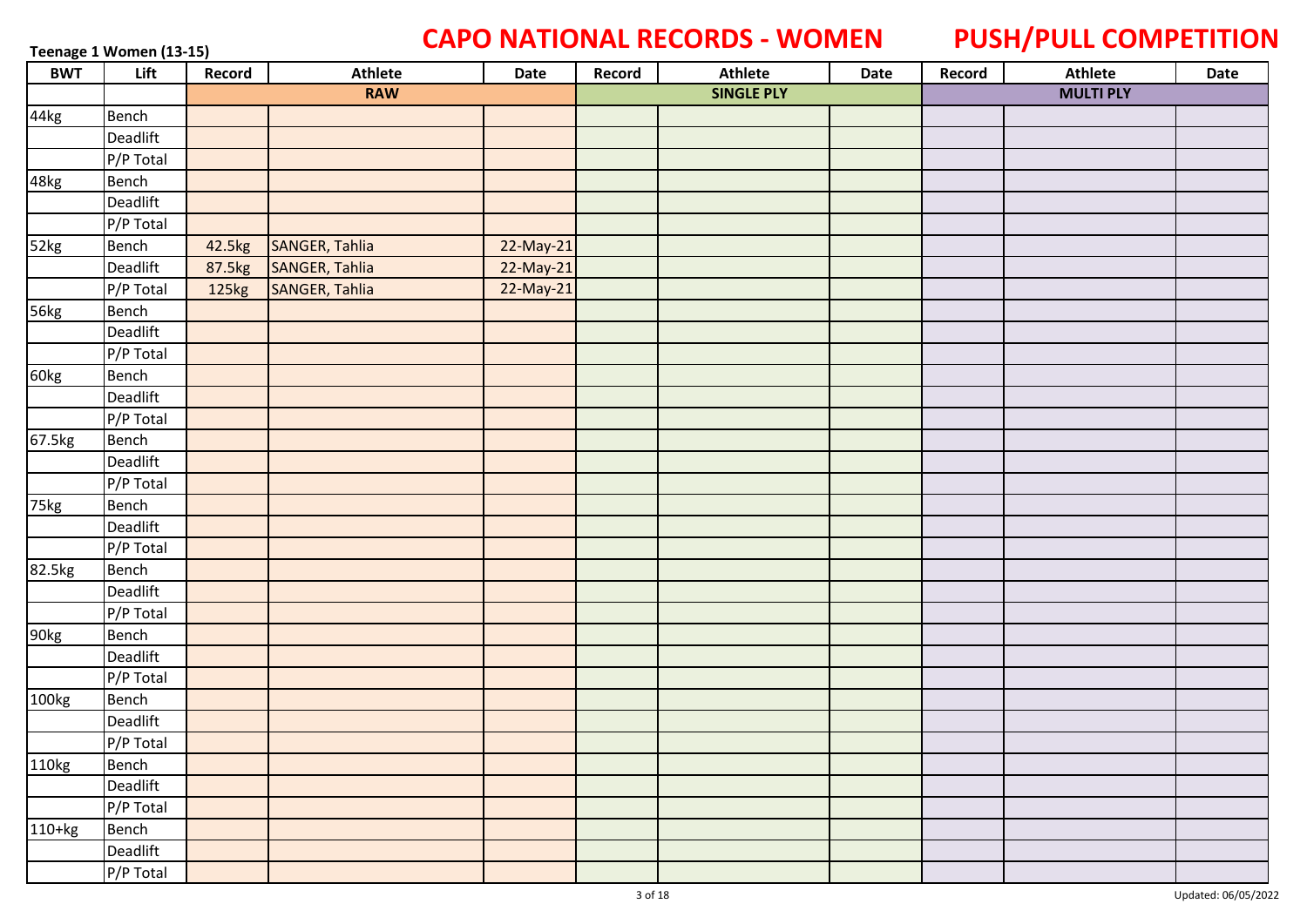# **Teenage 2 Women (16-17) CAPO NATIONAL RECORDS - WOMEN PUSH/PULL COMPETITION**

| <b>BWT</b> | Lift         | Record       | <b>Athlete</b>               | Date      | Record  | <b>Athlete</b>    | Date      | Record | <b>Athlete</b>   | Date |
|------------|--------------|--------------|------------------------------|-----------|---------|-------------------|-----------|--------|------------------|------|
|            |              |              | <b>RAW</b>                   |           |         | <b>SINGLE PLY</b> |           |        | <b>MULTI PLY</b> |      |
| 44kg       | <b>Bench</b> |              |                              |           |         |                   |           |        |                  |      |
|            | Deadlift     |              |                              |           |         |                   |           |        |                  |      |
|            | P/P Total    |              |                              |           |         |                   |           |        |                  |      |
| 48kg       | Bench        |              |                              |           |         |                   |           |        |                  |      |
|            | Deadlift     |              |                              |           |         |                   |           |        |                  |      |
|            | P/P Total    |              |                              |           |         |                   |           |        |                  |      |
| 52kg       | Bench        |              |                              |           |         |                   |           |        |                  |      |
|            | Deadlift     |              |                              |           |         |                   |           |        |                  |      |
|            | P/P Total    |              |                              |           |         |                   |           |        |                  |      |
| 56kg       | <b>Bench</b> |              |                              |           |         |                   |           |        |                  |      |
|            | Deadlift     |              |                              |           |         |                   |           |        |                  |      |
|            | P/P Total    |              |                              |           |         |                   |           |        |                  |      |
| 60kg       | Bench        | 32.5kg       | <b>THISTLETHWAITE, Emily</b> | 25-Apr-22 |         |                   |           |        |                  |      |
|            | Deadlift     | 80kg         | <b>THISTLETHWAITE, Emily</b> | 25-Apr-22 |         |                   |           |        |                  |      |
|            | P/P Total    | 112.5kg      | THISTLETHWAITE, Emily        | 25-Apr-22 |         |                   |           |        |                  |      |
| 67.5kg     | Bench        | 37.5kg       | NAPPER, Jessica              | 29-Nov-20 |         |                   |           |        |                  |      |
|            | Deadlift     | 105kg        | NAPPER, Jessica              | 29-Nov-20 |         |                   |           |        |                  |      |
|            | P/P Total    | 137.5kg      | NAPPER, Jessica              | 29-Nov-20 |         |                   |           |        |                  |      |
| 75kg       | Bench        | 60kg         | <b>EBBS, Jess</b>            | 20-Mar-21 | 32.5kg  | JOHNSON, Mia      | 25-Apr-22 |        |                  |      |
|            | Deadlift     | 145kg        | <b>EBBS, Jess</b>            | 20-Mar-21 | 90kg    | JOHNSON, Mia      | 25-Apr-22 |        |                  |      |
|            | P/P Total    | <b>200kg</b> | <b>EBBS, Jess</b>            | 20-Mar-21 | 112.5kg | JOHNSON, Mia      | 25-Apr-22 |        |                  |      |
| 82.5kg     | Bench        |              |                              |           |         |                   |           |        |                  |      |
|            | Deadlift     |              |                              |           |         |                   |           |        |                  |      |
|            | P/P Total    |              |                              |           |         |                   |           |        |                  |      |
| 90kg       | Bench        |              |                              |           |         |                   |           |        |                  |      |
|            | Deadlift     |              |                              |           |         |                   |           |        |                  |      |
|            | P/P Total    |              |                              |           |         |                   |           |        |                  |      |
| 100kg      | Bench        |              |                              |           |         |                   |           |        |                  |      |
|            | Deadlift     |              |                              |           |         |                   |           |        |                  |      |
|            | P/P Total    |              |                              |           |         |                   |           |        |                  |      |
| 110kg      | Bench        |              |                              |           |         |                   |           |        |                  |      |
|            | Deadlift     |              |                              |           |         |                   |           |        |                  |      |
|            | P/P Total    |              |                              |           |         |                   |           |        |                  |      |
| $110+kg$   | Bench        |              |                              |           |         |                   |           |        |                  |      |
|            | Deadlift     |              |                              |           |         |                   |           |        |                  |      |
|            | P/P Total    |              |                              |           |         |                   |           |        |                  |      |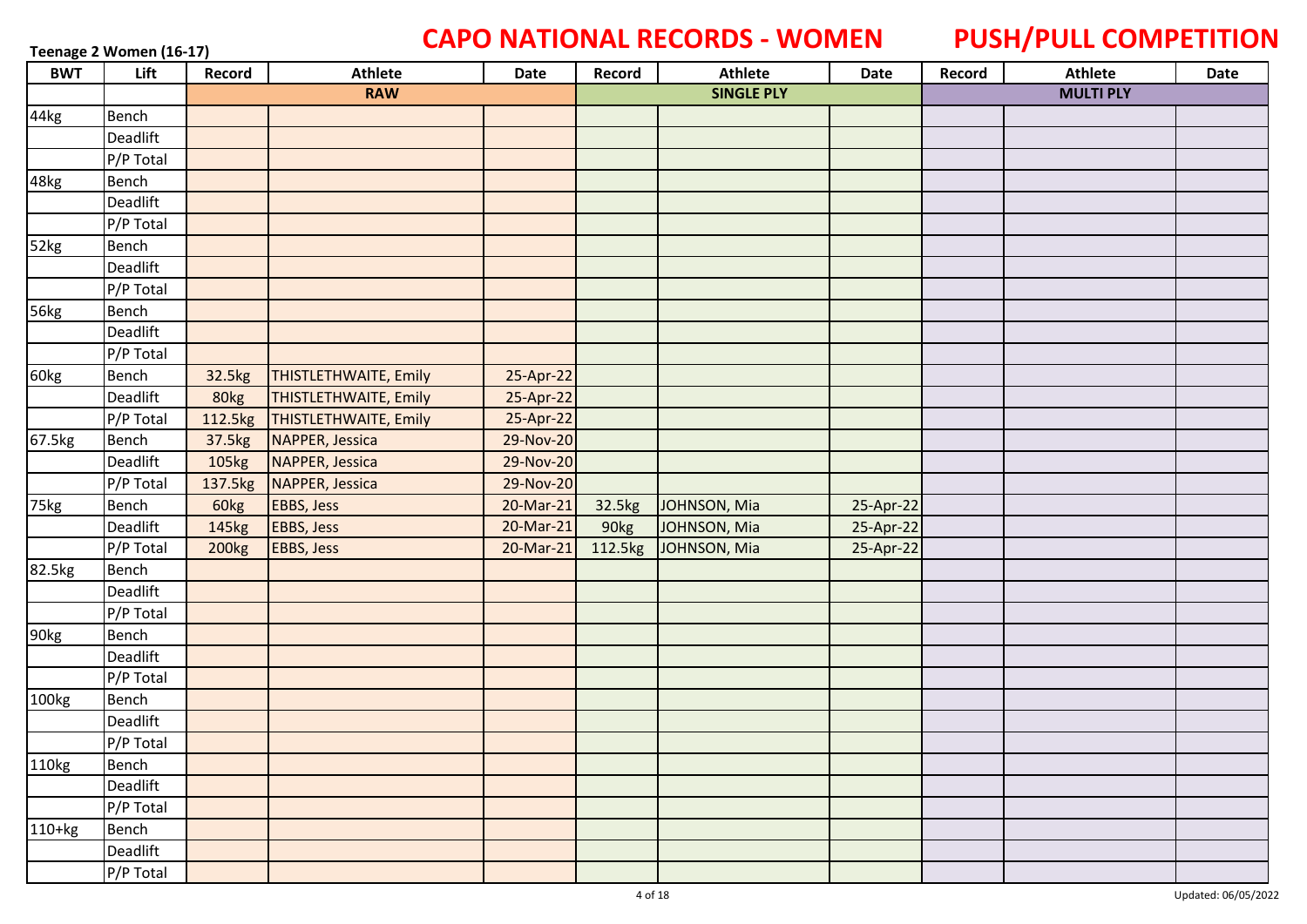# **Teenage 3 Women (18-19) CAPO NATIONAL RECORDS - WOMEN PUSH/PULL COMPETITION**

| <b>BWT</b> | Lift      | Record | Athlete                  | Date      | Record | <b>Athlete</b>    | Date | Record | <b>Athlete</b>   | Date |
|------------|-----------|--------|--------------------------|-----------|--------|-------------------|------|--------|------------------|------|
|            |           |        | <b>RAW</b>               |           |        | <b>SINGLE PLY</b> |      |        | <b>MULTI PLY</b> |      |
| 44kg       | Bench     |        |                          |           |        |                   |      |        |                  |      |
|            | Deadlift  |        |                          |           |        |                   |      |        |                  |      |
|            | P/P Total |        |                          |           |        |                   |      |        |                  |      |
| 48kg       | Bench     |        |                          |           |        |                   |      |        |                  |      |
|            | Deadlift  |        |                          |           |        |                   |      |        |                  |      |
|            | P/P Total |        |                          |           |        |                   |      |        |                  |      |
| 52kg       | Bench     |        |                          |           |        |                   |      |        |                  |      |
|            | Deadlift  |        |                          |           |        |                   |      |        |                  |      |
|            | P/P Total |        |                          |           |        |                   |      |        |                  |      |
| 56kg       | Bench     |        |                          |           |        |                   |      |        |                  |      |
|            | Deadlift  |        |                          |           |        |                   |      |        |                  |      |
|            | P/P Total |        |                          |           |        |                   |      |        |                  |      |
| 60kg       | Bench     |        |                          |           |        |                   |      |        |                  |      |
|            | Deadlift  |        |                          |           |        |                   |      |        |                  |      |
|            | P/P Total |        |                          |           |        |                   |      |        |                  |      |
| 67.5kg     | Bench     | 70kg   | COE, Amie                | 18-Nov-18 |        |                   |      |        |                  |      |
|            | Deadlift  |        | 127.5kg COE, Amie        | 18-Nov-18 |        |                   |      |        |                  |      |
|            | P/P Total |        | 197.5kg COE, Amie        | 18-Nov-18 |        |                   |      |        |                  |      |
| 75kg       | Bench     |        | 72.5kg CARWARDINE, Ruby  | 29-Nov-20 |        |                   |      |        |                  |      |
|            | Deadlift  | 175kg  | CARWARDINE, Ruby         | 29-Nov-20 |        |                   |      |        |                  |      |
|            | P/P Total |        | 247.5kg CARWARDINE, Ruby | 29-Nov-20 |        |                   |      |        |                  |      |
| 82.5kg     | Bench     |        |                          |           |        |                   |      |        |                  |      |
|            | Deadlift  |        |                          |           |        |                   |      |        |                  |      |
|            | P/P Total |        |                          |           |        |                   |      |        |                  |      |
| 90kg       | Bench     |        |                          |           |        |                   |      |        |                  |      |
|            | Deadlift  |        |                          |           |        |                   |      |        |                  |      |
|            | P/P Total |        |                          |           |        |                   |      |        |                  |      |
| 100kg      | Bench     |        |                          |           |        |                   |      |        |                  |      |
|            | Deadlift  |        |                          |           |        |                   |      |        |                  |      |
|            | P/P Total |        |                          |           |        |                   |      |        |                  |      |
| 110kg      | Bench     |        |                          |           |        |                   |      |        |                  |      |
|            | Deadlift  |        |                          |           |        |                   |      |        |                  |      |
|            | P/P Total |        |                          |           |        |                   |      |        |                  |      |
| $110+kg$   | Bench     |        |                          |           |        |                   |      |        |                  |      |
|            | Deadlift  |        |                          |           |        |                   |      |        |                  |      |
|            | P/P Total |        |                          |           |        |                   |      |        |                  |      |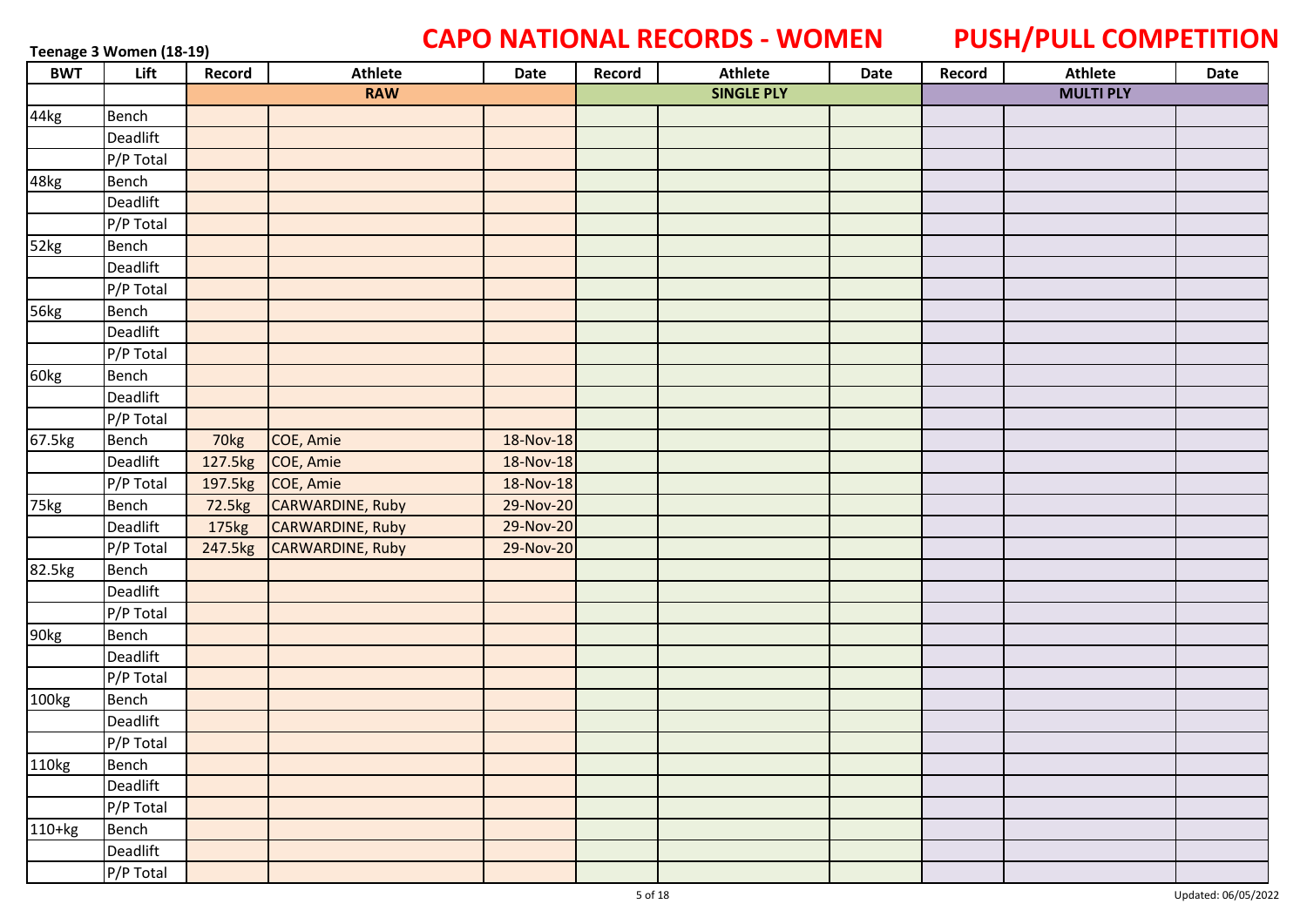### **Junior Women (20-23) CAPO NATIONAL RECORDS - WOMEN PUSH/PULL COMPETITION**

| <b>BWT</b> | Lift         | Record            | Athlete                | Date      | Record | <b>Athlete</b>    | Date | Record | <b>Athlete</b>   | Date |
|------------|--------------|-------------------|------------------------|-----------|--------|-------------------|------|--------|------------------|------|
|            |              |                   | <b>RAW</b>             |           |        | <b>SINGLE PLY</b> |      |        | <b>MULTI PLY</b> |      |
| 44kg       | Bench        |                   |                        |           |        |                   |      |        |                  |      |
|            | Deadlift     |                   |                        |           |        |                   |      |        |                  |      |
|            | P/P Total    |                   |                        |           |        |                   |      |        |                  |      |
| 48kg       | Bench        |                   |                        |           |        |                   |      |        |                  |      |
|            | Deadlift     |                   |                        |           |        |                   |      |        |                  |      |
|            | P/P Total    |                   |                        |           |        |                   |      |        |                  |      |
| 52kg       | Bench        |                   |                        |           |        |                   |      |        |                  |      |
|            | Deadlift     |                   |                        |           |        |                   |      |        |                  |      |
|            | P/P Total    |                   |                        |           |        |                   |      |        |                  |      |
| 56kg       | Bench        | 32.5kg            | HARBOTTLE, Chelsea-Lea | 25-Apr-21 |        |                   |      |        |                  |      |
|            | Deadlift     | 80kg              | HARBOTTLE, Chelsea-Lea | 25-Apr-21 |        |                   |      |        |                  |      |
|            | P/P Total    | 107.5kg           | HARBOTTLE, Chelsea-Lea | 25-Apr-21 |        |                   |      |        |                  |      |
| 60kg       | Bench        | 50kg              | SOUTH, Georgia         | 19-Nov-17 |        |                   |      |        |                  |      |
|            | Deadlift     | 155kg             | SOUTH, Georgia         | 19-Nov-17 |        |                   |      |        |                  |      |
|            | P/P Total    | 205 <sub>kg</sub> | SOUTH, Georgia         | 19-Nov-17 |        |                   |      |        |                  |      |
| 67.5kg     | Bench        | 62.5kg            | McKINNON, Sarah        | 13-Dec-14 |        |                   |      |        |                  |      |
|            | Deadlift     | 140kg             | McKINNON, Sarah        | 13-Dec-14 |        |                   |      |        |                  |      |
|            | P/P Total    | 200 <sub>kg</sub> | McKINNON, Sarah        | 13-Dec-14 |        |                   |      |        |                  |      |
| 75kg       | Bench        | 75kg              | HALL, Emma             | 18-Nov-18 |        |                   |      |        |                  |      |
|            | Deadlift     | 165kg             | <b>HALL, Emma</b>      | 18-Nov-18 |        |                   |      |        |                  |      |
|            | P/P Total    | 240 <sub>kg</sub> | <b>HALL, Emma</b>      | 18-Nov-18 |        |                   |      |        |                  |      |
| 82.5kg     | Bench        |                   |                        |           |        |                   |      |        |                  |      |
|            | Deadlift     |                   |                        |           |        |                   |      |        |                  |      |
|            | P/P Total    |                   |                        |           |        |                   |      |        |                  |      |
| 90kg       | <b>Bench</b> | 70kg              | DAVIDSON, Tori         | 11-Oct-20 |        |                   |      |        |                  |      |
|            | Deadlift     | 125kg             | DAVIDSON, Tori         | 11-Oct-20 |        |                   |      |        |                  |      |
|            | P/P Total    | 192.5kg           | DAVIDSON, Tori         | 11-Oct-20 |        |                   |      |        |                  |      |
| 100kg      | <b>Bench</b> |                   |                        |           |        |                   |      |        |                  |      |
|            | Deadlift     |                   |                        |           |        |                   |      |        |                  |      |
|            | P/P Total    |                   |                        |           |        |                   |      |        |                  |      |
| 110kg      | Bench        |                   |                        |           |        |                   |      |        |                  |      |
|            | Deadlift     |                   |                        |           |        |                   |      |        |                  |      |
|            | P/P Total    |                   |                        |           |        |                   |      |        |                  |      |
| $110+kg$   | Bench        | 60kg              | <b>COUNSELL, Paige</b> | 19-Nov-17 |        |                   |      |        |                  |      |
|            | Deadlift     | 160kg             | COUNSELL, Paige        | 19-Nov-17 |        |                   |      |        |                  |      |
|            | P/P Total    | 220 <sub>kg</sub> | <b>COUNSELL, Paige</b> | 19-Nov-17 |        |                   |      |        |                  |      |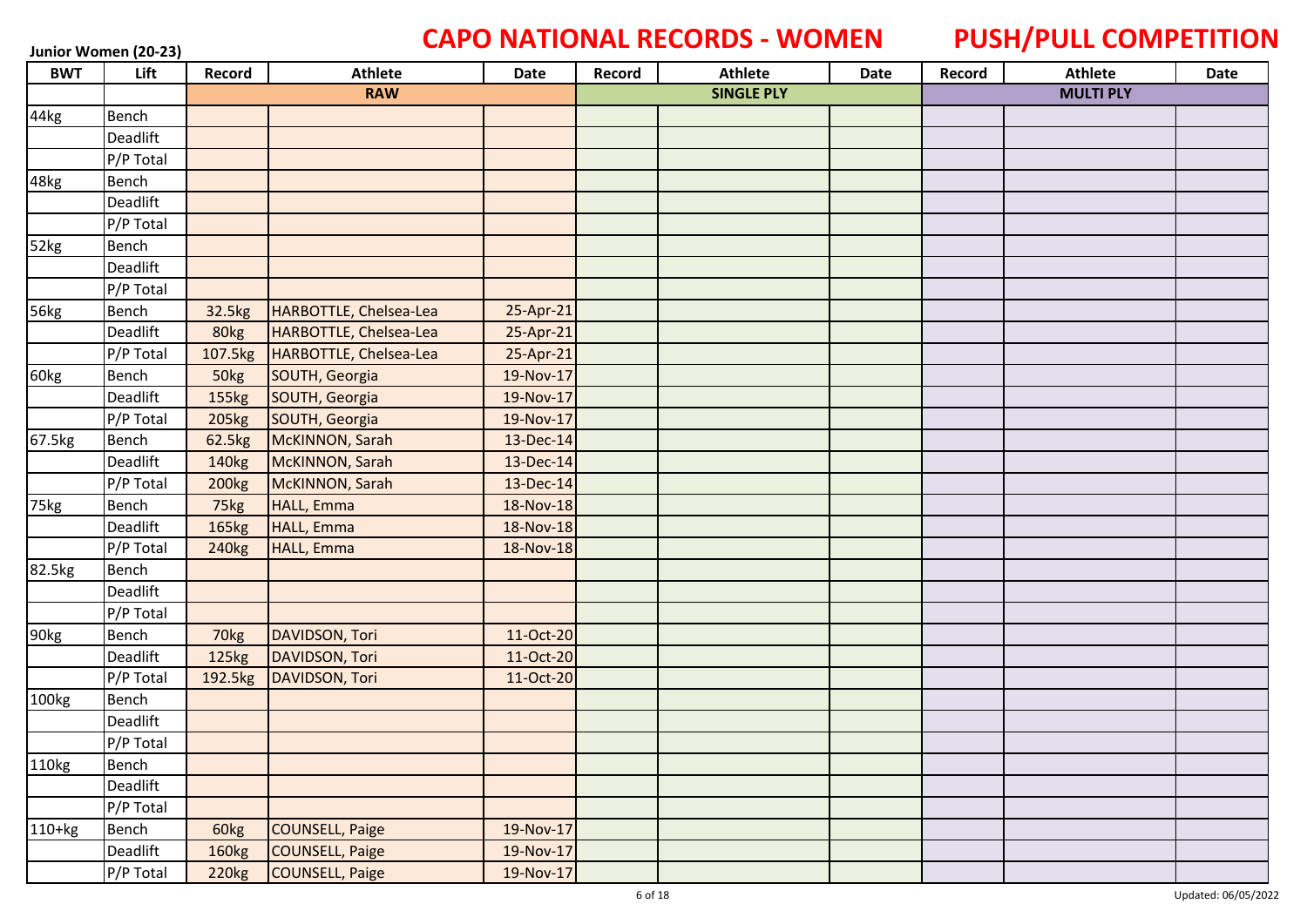# Senior Women (24-32) **CAPO NATIONAL RECORDS - WOMEN** PUSH/PULL COMPETITION

| <b>BWT</b> | Lift      | Record            | <b>Athlete</b>                | Date      | Record            | <b>Athlete</b>         | <b>Date</b> | Record  | <b>Athlete</b>    | Date      |
|------------|-----------|-------------------|-------------------------------|-----------|-------------------|------------------------|-------------|---------|-------------------|-----------|
|            |           |                   | <b>RAW</b>                    |           |                   | <b>SINGLE PLY</b>      |             |         | <b>MULTI PLY</b>  |           |
| 44kg       | Bench     |                   |                               |           |                   |                        |             |         |                   |           |
|            | Deadlift  |                   |                               |           |                   |                        |             |         |                   |           |
|            | P/P Total |                   |                               |           |                   |                        |             |         |                   |           |
| 48kg       | Bench     |                   |                               |           |                   |                        |             |         |                   |           |
|            | Deadlift  |                   |                               |           |                   |                        |             |         |                   |           |
|            | P/P Total |                   |                               |           |                   |                        |             |         |                   |           |
| 52kg       | Bench     | 57.5kg            | <b>WATKINSON, Ashlee</b>      | 21-Nov-21 |                   |                        |             |         |                   |           |
|            | Deadlift  | 132.5kg           | <b>WATKINSON, Ashlee</b>      | 21-Nov-21 |                   |                        |             |         |                   |           |
|            | P/P Total | 190 <sub>kg</sub> | <b>WATKINSON, Ashlee</b>      | 21-Nov-21 |                   |                        |             |         |                   |           |
| 56kg       | Bench     | 75kg              | SMITH, Alex                   | 13-Dec-14 |                   |                        |             |         |                   |           |
|            | Deadlift  | 150kg             | SMITH, Alex                   | 13-Dec-14 |                   |                        |             |         |                   |           |
|            | P/P Total | 225kg             | SMITH, Alex                   | 13-Dec-14 |                   |                        |             |         |                   |           |
| 60kg       | Bench     | 62.5kg            | <b>WHITMORE, Emily</b>        | 20-Mar-21 |                   |                        |             |         |                   |           |
|            | Deadlift  | 152.5kg           | <b>WHITMORE, Emily</b>        | 20-Mar-21 |                   |                        |             |         |                   |           |
|            | P/P Total | 215kg             | <b>WHITMORE, Emily</b>        | 20-Mar-21 |                   |                        |             |         |                   |           |
| 67.5kg     | Bench     | 100 <sub>kg</sub> | DAY, Jess                     | 19-Nov-17 |                   |                        |             |         |                   |           |
|            | Deadlift  | 192.5kg           | DAY, Jess                     | 19-Nov-17 |                   |                        |             |         |                   |           |
|            | P/P Total | 280 <sub>kg</sub> | DAY, Jess                     | 19-Nov-17 |                   |                        |             |         |                   |           |
| 75kg       | Bench     | 85kg              | <b>VILE, Lyndall</b>          | 13-Dec-14 | 82.5kg            | <b>XUEREB, Jessica</b> | 25-Apr-21   |         |                   |           |
|            | Deadlift  | 210 <sub>kg</sub> | <b>VILE, Lyndall</b>          | 13-Dec-14 | 140 <sub>kg</sub> | <b>XUEREB, Jessica</b> | 25-Apr-21   |         |                   |           |
|            | P/P Total | 295kg             | <b>VILE, Lyndall</b>          | 13-Dec-14 | 210 <sub>kg</sub> | XUEREB, Jessica        | 25-Apr-21   |         |                   |           |
| 82.5kg     | Bench     | 75kg              | COX, Amie                     | 06-Mar-22 |                   |                        |             | 87.5kg  | XUEREB, Jessica   | 25-Apr-22 |
|            | Deadlift  | 147.5kg           | COX, Amie                     | 06-Mar-22 |                   |                        |             | 170kg   | XUEREB, Jessica   | 25-Apr-22 |
|            | P/P Total | 222.5kg           | COX, Amie                     | 06-Mar-22 |                   |                        |             | 257.5kg | XUEREB, Jessica   | 25-Apr-22 |
| 90kg       | Bench     | 57.5kg            | NHAU, Natasha                 | 11-Aug-17 |                   |                        |             |         |                   |           |
|            | Deadlift  | 152.5kg           | NHAU, Natasha                 | 11-Aug-17 |                   |                        |             |         |                   |           |
|            | P/P Total | 210 <sub>kg</sub> | NHAU, Natasha                 | 11-Aug-17 |                   |                        |             |         |                   |           |
| 100kg      | Bench     |                   |                               |           |                   |                        |             |         |                   |           |
|            | Deadlift  |                   |                               |           |                   |                        |             |         |                   |           |
|            | P/P Total |                   |                               |           |                   |                        |             |         |                   |           |
| 110kg      | Bench     |                   |                               |           |                   |                        |             |         |                   |           |
|            | Deadlift  |                   |                               |           |                   |                        |             |         |                   |           |
|            | P/P Total |                   |                               |           |                   |                        |             |         |                   |           |
| $110+kg$   | Bench     | 75kg              | <b>HELLRIEGEL, Temera Lee</b> | 19-Nov-17 | 70 <sub>kg</sub>  | <b>BROWN, Alison</b>   | 25-Apr-21   | 145kg   | DAVIDSON, Heather | 02-Aug-14 |
|            | Deadlift  | 150kg             | <b>HELLRIEGEL, Temera Lee</b> | 19-Nov-17 | 130kg             | <b>BROWN, Alison</b>   | 25-Apr-21   | 130kg   | DAVIDSON, Heather | 02-Aug-14 |
|            | P/P Total | <b>225kg</b>      | <b>HELLRIEGEL, Temera Lee</b> | 19-Nov-17 | 200 <sub>kg</sub> | <b>BROWN, Alison</b>   | 25-Apr-21   | 275kg   | DAVIDSON, Heather | 02-Aug-14 |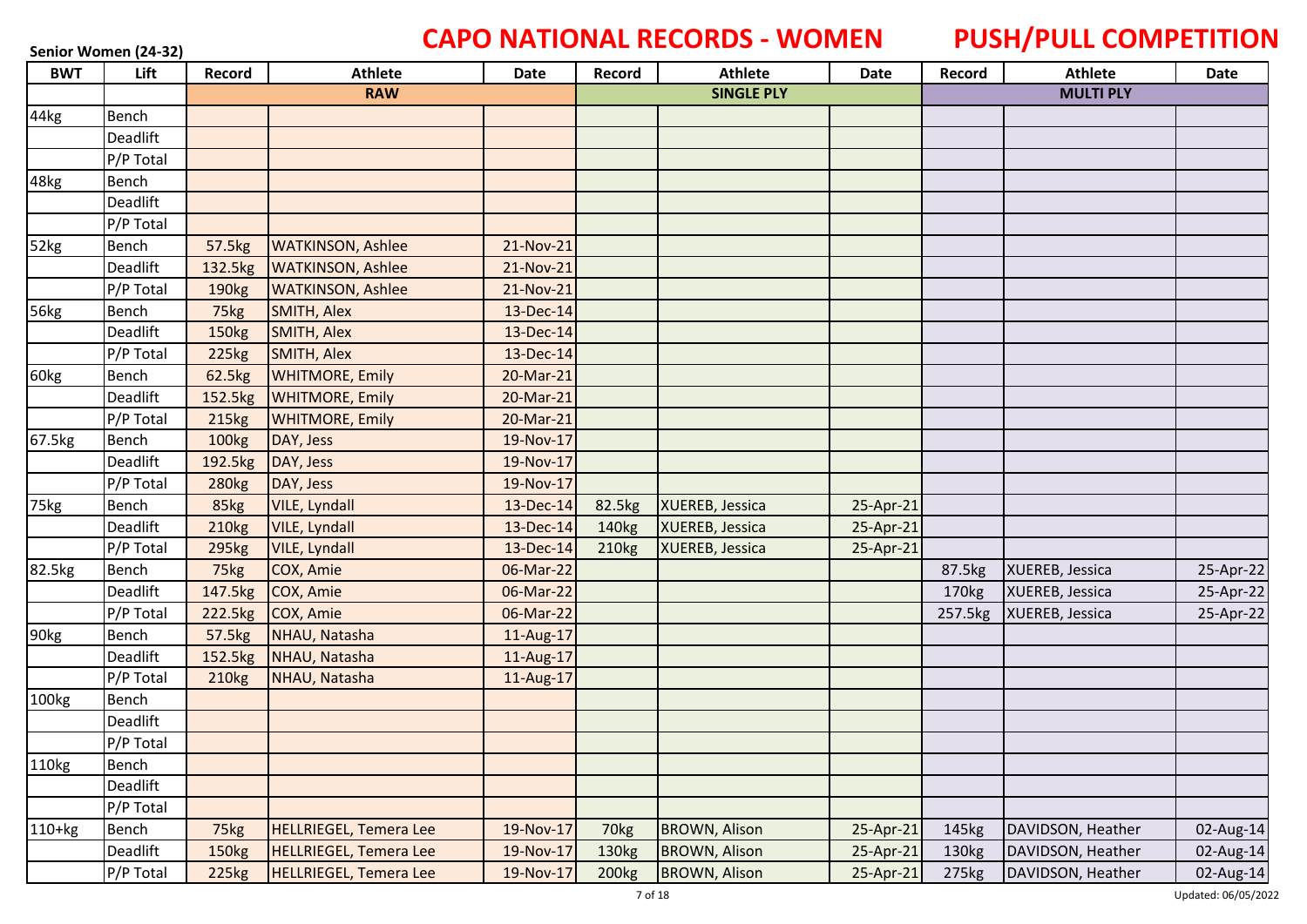# **Sub Masters Women (33-39) CAPO NATIONAL RECORDS - WOMEN PUSH/PULL COMPETITION**

| <b>BWT</b> | Lift            | Record            | <b>Athlete</b>           | Date      | Record | <b>Athlete</b>    | Date | Record | <b>Athlete</b>   | Date |
|------------|-----------------|-------------------|--------------------------|-----------|--------|-------------------|------|--------|------------------|------|
|            |                 |                   | <b>RAW</b>               |           |        | <b>SINGLE PLY</b> |      |        | <b>MULTI PLY</b> |      |
| 44kg       | Bench           |                   |                          |           |        |                   |      |        |                  |      |
|            | Deadlift        |                   |                          |           |        |                   |      |        |                  |      |
|            | P/P Total       |                   |                          |           |        |                   |      |        |                  |      |
| 48kg       | Bench           | 50kg              | <b>BRODIE, Sandra</b>    | 20-Mar-21 |        |                   |      |        |                  |      |
|            | <b>Deadlift</b> | 115kg             | <b>BRODIE, Sandra</b>    | 20-Mar-21 |        |                   |      |        |                  |      |
|            | P/P Total       | 165kg             | <b>BRODIE, Sandra</b>    | 20-Mar-21 |        |                   |      |        |                  |      |
| 52kg       | Bench           | 57.5kg            | HENDERSON, Regina        | 06-Mar-22 |        |                   |      |        |                  |      |
|            | Deadlift        | 135kg             | <b>HENDERSON, Regina</b> | 06-Mar-22 |        |                   |      |        |                  |      |
|            | P/P Total       | 192.5kg           | HENDERSON, Regina        | 06-Mar-22 |        |                   |      |        |                  |      |
| 56kg       | Bench           | 65kg              | <b>REED, Kate</b>        | 24-Nov-19 |        |                   |      |        |                  |      |
|            | Deadlift        | 140 <sub>kg</sub> | REED, Kate               | 24-Nov-19 |        |                   |      |        |                  |      |
|            | P/P Total       |                   | 197.5kg REED, Kate       | 24-Nov-19 |        |                   |      |        |                  |      |
| 60kg       | Bench           | 60kg              | CARR, Aoife              | 19-Nov-17 |        |                   |      |        |                  |      |
|            | Deadlift        | 125kg             | BAJJADA, Michelina       | 13-Dec-14 |        |                   |      |        |                  |      |
|            | P/P Total       | 170 <sub>kg</sub> | <b>CARR, Aoife</b>       | 19-Nov-17 |        |                   |      |        |                  |      |
| 67.5kg     | Bench           | 75kg              | MOLLOY, Alexis           | 29-Nov-20 |        |                   |      |        |                  |      |
|            | Deadlift        | 172.5kg           | <b>STEWART, Dion</b>     | 21-Nov-21 |        |                   |      |        |                  |      |
|            | P/P Total       | 240 <sub>kg</sub> | <b>STEWART, Dion</b>     | 21-Nov-21 |        |                   |      |        |                  |      |
| 75kg       | Bench           | 100 <sub>kg</sub> | RODWELL, Sarah           | 29-Nov-20 |        |                   |      |        |                  |      |
|            | Deadlift        | 215kg             | <b>RODWELL, Sarah</b>    | 29-Nov-20 |        |                   |      |        |                  |      |
|            | P/P Total       | 315kg             | <b>RODWELL, Sarah</b>    | 29-Nov-20 |        |                   |      |        |                  |      |
| 82.5kg     | Bench           |                   | 117.5kg ROWEN, Kerry     | 06-Mar-22 |        |                   |      |        |                  |      |
|            | Deadlift        | 215kg             | ROWEN, Kerry             | 06-Mar-22 |        |                   |      |        |                  |      |
|            | P/P Total       | 327.5kg           | ROWEN, Kerry             | 06-Mar-22 |        |                   |      |        |                  |      |
| 90kg       | Bench           | 97.5kg            | BENNETT, Leah            | 24-Nov-19 |        |                   |      |        |                  |      |
|            | Deadlift        | 181kg             | BENNETT, Leah            | 21-Nov-21 |        |                   |      |        |                  |      |
|            | P/P Total       | 277.5kg           | BENNETT, Leah            | 21-Nov-21 |        |                   |      |        |                  |      |
| 100kg      | Bench           |                   |                          |           |        |                   |      |        |                  |      |
|            | Deadlift        |                   |                          |           |        |                   |      |        |                  |      |
|            | P/P Total       |                   |                          |           |        |                   |      |        |                  |      |
| 110kg      | Bench           |                   |                          |           |        |                   |      |        |                  |      |
|            | Deadlift        |                   |                          |           |        |                   |      |        |                  |      |
|            | P/P Total       |                   |                          |           |        |                   |      |        |                  |      |
| $110+kg$   | Bench           | 62.5kg            | <b>FAGAN, Bernadette</b> | 21-Nov-21 |        |                   |      |        |                  |      |
|            | Deadlift        | 115kg             | FAGAN, Bernadette        | 21-Nov-21 |        |                   |      |        |                  |      |
|            | P/P Total       | 172.5kg           | <b>FAGAN, Bernadette</b> | 21-Nov-21 |        |                   |      |        |                  |      |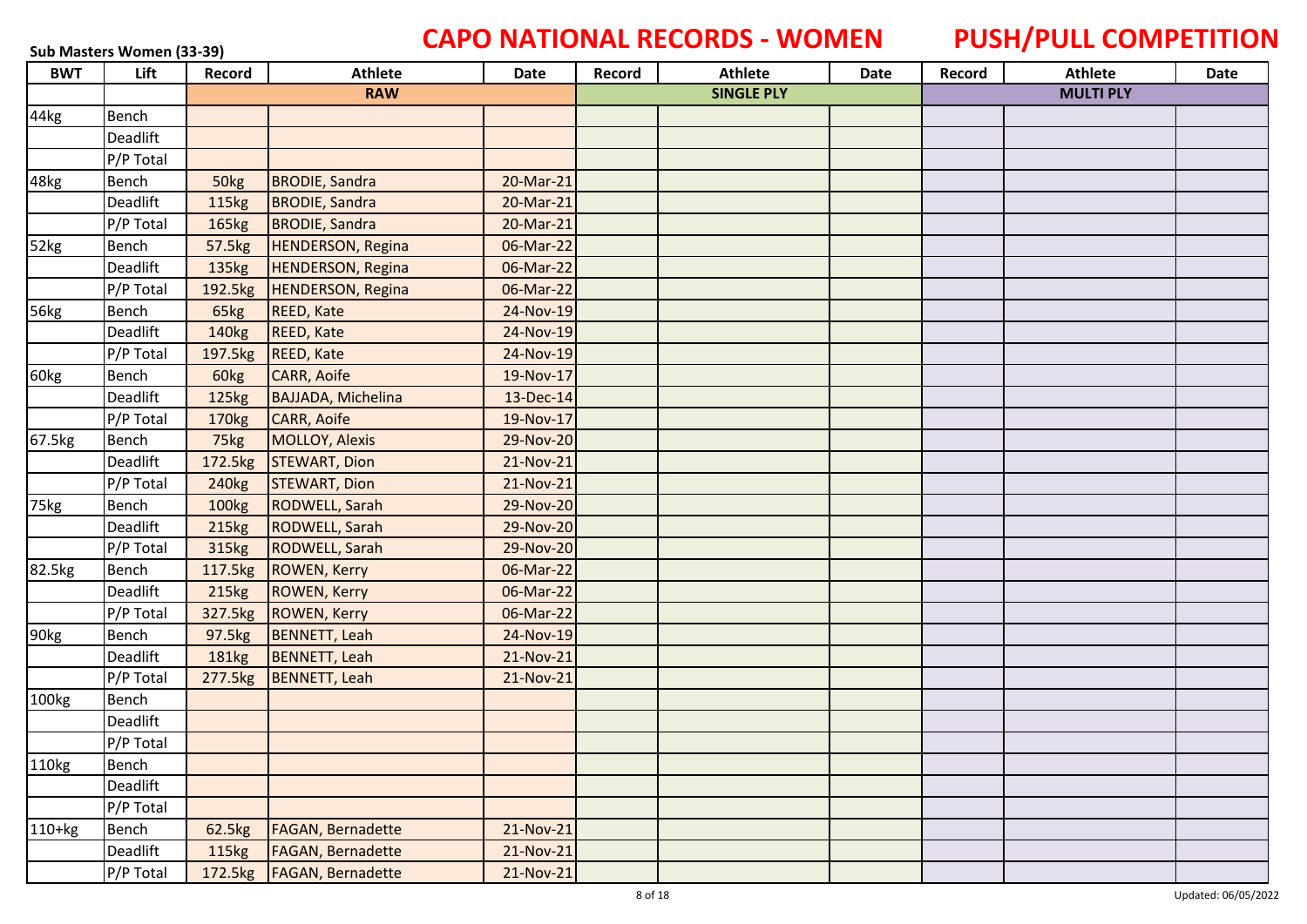### **Masters 1 Women (40-44) CAPO NATIONAL RECORDS - WOMEN PUSH/PULL COMPETITION**

| <b>BWT</b> | Lift         | Record            | <b>Athlete</b>               | Date      | Record | <b>Athlete</b>    | Date | Record | <b>Athlete</b>   | Date |
|------------|--------------|-------------------|------------------------------|-----------|--------|-------------------|------|--------|------------------|------|
|            |              |                   | <b>RAW</b>                   |           |        | <b>SINGLE PLY</b> |      |        | <b>MULTI PLY</b> |      |
| 44kg       | Bench        |                   |                              |           |        |                   |      |        |                  |      |
|            | Deadlift     |                   |                              |           |        |                   |      |        |                  |      |
|            | P/P Total    |                   |                              |           |        |                   |      |        |                  |      |
| 48kg       | Bench        |                   |                              |           |        |                   |      |        |                  |      |
|            | Deadlift     |                   |                              |           |        |                   |      |        |                  |      |
|            | P/P Total    |                   |                              |           |        |                   |      |        |                  |      |
| 52kg       | Bench        | 42.5kg            | ALLAN, Joanne                | 21-Nov-21 |        |                   |      |        |                  |      |
|            | Deadlift     | 120 <sub>kg</sub> | ALLAN, Joanne                | 21-Nov-21 |        |                   |      |        |                  |      |
|            | P/P Total    |                   | 162.5kg ALLAN, Joanne        | 21-Nov-21 |        |                   |      |        |                  |      |
| 56kg       | <b>Bench</b> |                   |                              |           |        |                   |      |        |                  |      |
|            | Deadlift     |                   |                              |           |        |                   |      |        |                  |      |
|            | P/P Total    |                   |                              |           |        |                   |      |        |                  |      |
| 60kg       | Bench        | 42.5kg            | <b>WASDEN, Tanya</b>         | 21-Nov-21 |        |                   |      |        |                  |      |
|            | Deadlift     | 105kg             | <b>WASDEN, Tanya</b>         | 21-Nov-21 |        |                   |      |        |                  |      |
|            | P/P Total    | 147.5kg           | <b>WASDEN, Tanya</b>         | 21-Nov-21 |        |                   |      |        |                  |      |
| 67.5kg     | <b>Bench</b> | 67.5kg            | SOLEY, Athelia               | 24-Mar-19 |        |                   |      |        |                  |      |
|            | Deadlift     | 155kg             | PUOPOLO, Louise              | 25-Apr-21 |        |                   |      |        |                  |      |
|            | P/P Total    |                   | 207.5kg PUOPOLO, Louise      | 25-Apr-21 |        |                   |      |        |                  |      |
| 75kg       | Bench        | 90kg              | HAYTO, Alexis                | 21-Nov-21 |        |                   |      |        |                  |      |
|            | Deadlift     |                   | 177.5kg HAYTO, Alexis        | 21-Nov-21 |        |                   |      |        |                  |      |
|            | P/P Total    | 267.5kg           | HAYTO, Alexis                | 21-Nov-21 |        |                   |      |        |                  |      |
| 82.5kg     | Bench        | 85kg              | <b>HENDERSON, Catherine</b>  | 29-Nov-20 |        |                   |      |        |                  |      |
|            | Deadlift     | 170 <sub>kg</sub> | <b>HENDERSON, Catherine</b>  | 29-Nov-20 |        |                   |      |        |                  |      |
|            | P/P Total    | 250kg             | <b>HENDERSON, Catherine</b>  | 29-Nov-20 |        |                   |      |        |                  |      |
| 90kg       | Bench        | 90kg              | <b>HENDERSON, Catherine</b>  | 21-Nov-21 |        |                   |      |        |                  |      |
|            | Deadlift     |                   | 172.5kg HENDERSON, Catherine | 21-Nov-21 |        |                   |      |        |                  |      |
|            | P/P Total    | 260 <sub>kg</sub> | <b>HENDERSON, Catherine</b>  | 21-Nov-21 |        |                   |      |        |                  |      |
| 100kg      | Bench        |                   |                              |           |        |                   |      |        |                  |      |
|            | Deadlift     |                   |                              |           |        |                   |      |        |                  |      |
|            | P/P Total    |                   |                              |           |        |                   |      |        |                  |      |
| 110kg      | Bench        |                   |                              |           |        |                   |      |        |                  |      |
|            | Deadlift     |                   |                              |           |        |                   |      |        |                  |      |
|            | P/P Total    |                   |                              |           |        |                   |      |        |                  |      |
| $110+kg$   | Bench        | 70kg              | <b>TIUMALU, May</b>          | 30-Apr-17 |        |                   |      |        |                  |      |
|            | Deadlift     | 110kg             | <b>TIUMALU, May</b>          | 30-Apr-17 |        |                   |      |        |                  |      |
|            | P/P Total    | 189 <sub>kg</sub> | <b>TIUMALU, May</b>          | 30-Apr-17 |        |                   |      |        |                  |      |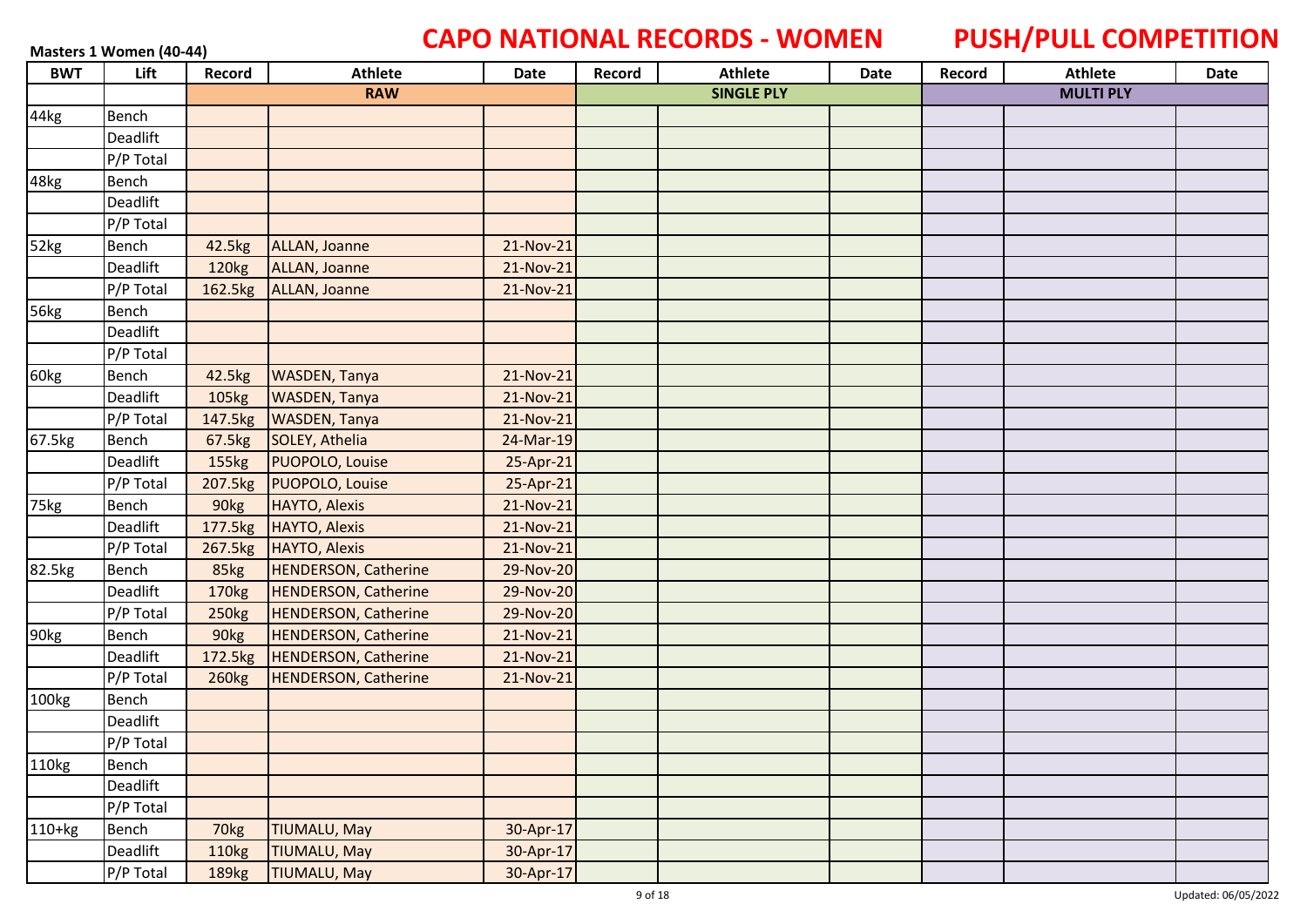# **Masters 2 Women (45-49) CAPO NATIONAL RECORDS - WOMEN PUSH/PULL COMPETITION**

| <b>BWT</b> | Lift      | Record            | <b>Athlete</b>               | Date      | Record | <b>Athlete</b>    | Date | Record | <b>Athlete</b>   | Date |
|------------|-----------|-------------------|------------------------------|-----------|--------|-------------------|------|--------|------------------|------|
|            |           |                   | <b>RAW</b>                   |           |        | <b>SINGLE PLY</b> |      |        | <b>MULTI PLY</b> |      |
| 44kg       | Bench     | 40 <sub>kg</sub>  | WINWOOD, Tania               | 19-Nov-17 |        |                   |      |        |                  |      |
|            | Deadlift  | <b>115kg</b>      | WINWOOD, Tania               | 19-Nov-17 |        |                   |      |        |                  |      |
|            | P/P Total | 155kg             | WINWOOD, Tania               | 19-Nov-17 |        |                   |      |        |                  |      |
| 48kg       | Bench     | 45kg              | WINWOOD, Tania               | 24-Nov-19 |        |                   |      |        |                  |      |
|            | Deadlift  | 135kg             | WINWOOD, Tania               | 24-Nov-19 |        |                   |      |        |                  |      |
|            | P/P Total | 180 <sub>kg</sub> | WINWOOD, Tania               | 24-Nov-19 |        |                   |      |        |                  |      |
| 52kg       | Bench     |                   |                              |           |        |                   |      |        |                  |      |
|            | Deadlift  |                   |                              |           |        |                   |      |        |                  |      |
|            | P/P Total |                   |                              |           |        |                   |      |        |                  |      |
| 56kg       | Bench     |                   |                              |           |        |                   |      |        |                  |      |
|            | Deadlift  |                   |                              |           |        |                   |      |        |                  |      |
|            | P/P Total |                   |                              |           |        |                   |      |        |                  |      |
| 60kg       | Bench     |                   |                              |           |        |                   |      |        |                  |      |
|            | Deadlift  |                   |                              |           |        |                   |      |        |                  |      |
|            | P/P Total |                   |                              |           |        |                   |      |        |                  |      |
| 67.5kg     | Bench     |                   |                              |           |        |                   |      |        |                  |      |
|            | Deadlift  |                   |                              |           |        |                   |      |        |                  |      |
|            | P/P Total |                   |                              |           |        |                   |      |        |                  |      |
| 75kg       | Bench     | 72.5kg            | <b>CHAMBERLIN, Janelle</b>   | 06-Mar-22 |        |                   |      |        |                  |      |
|            | Deadlift  | 162.5kg           | <b>CHAMBERLIN, Janelle</b>   | 06-Mar-22 |        |                   |      |        |                  |      |
|            | P/P Total | 235kg             | <b>CHAMBERLIN, Janelle</b>   | 06-Mar-22 |        |                   |      |        |                  |      |
| 82.5kg     | Bench     | 40kg              | WILLIAMSON, Alexandra        | 20-Mar-21 |        |                   |      |        |                  |      |
|            | Deadlift  | 72.5kg            | WILLIAMSON, Alexandra        | 20-Mar-21 |        |                   |      |        |                  |      |
|            | P/P Total | 112.5kg           | <b>WILLIAMSON, Alexandra</b> | 20-Mar-21 |        |                   |      |        |                  |      |
| 90kg       | Bench     | 50kg              | DONOGHUE, Lisa               | 30-Apr-17 |        |                   |      |        |                  |      |
|            | Deadlift  | 142.5kg           | DONOGHUE, Lisa               | 30-Apr-17 |        |                   |      |        |                  |      |
|            | P/P Total | 192.5kg           | DONOGHUE, Lisa               | 30-Apr-17 |        |                   |      |        |                  |      |
| 100kg      | Bench     |                   |                              |           |        |                   |      |        |                  |      |
|            | Deadlift  |                   |                              |           |        |                   |      |        |                  |      |
|            | P/P Total |                   |                              |           |        |                   |      |        |                  |      |
| 110kg      | Bench     |                   |                              |           |        |                   |      |        |                  |      |
|            | Deadlift  |                   |                              |           |        |                   |      |        |                  |      |
|            | P/P Total |                   |                              |           |        |                   |      |        |                  |      |
| 110+kg     | Bench     | 97.5kg            | <b>WARU, Ebony</b>           | 21-Nov-21 |        |                   |      |        |                  |      |
|            | Deadlift  | 170 <sub>kg</sub> | <b>WARU, Ebony</b>           | 21-Nov-21 |        |                   |      |        |                  |      |
|            | P/P Total | 257.5kg           | <b>WARU, Ebony</b>           | 21-Nov-21 |        |                   |      |        |                  |      |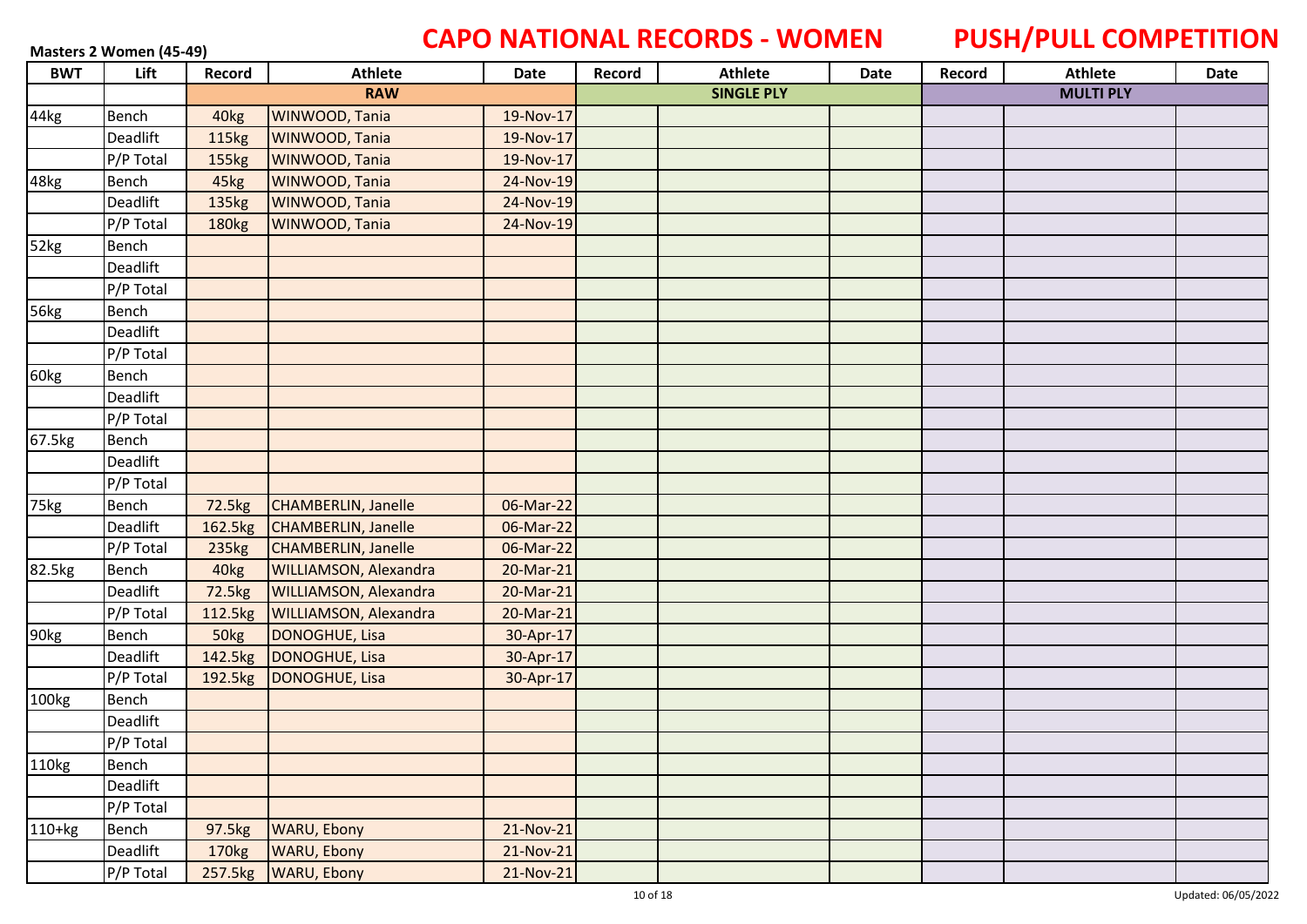# **Masters 3 Women (50-54) CAPO NATIONAL RECORDS - WOMEN** PUSH/PULL COMPETITION

| <b>BWT</b> | Lift         | Record            | <b>Athlete</b>      | Date      | Record | <b>Athlete</b>    | Date | Record | <b>Athlete</b>   | Date |
|------------|--------------|-------------------|---------------------|-----------|--------|-------------------|------|--------|------------------|------|
|            |              |                   | <b>RAW</b>          |           |        | <b>SINGLE PLY</b> |      |        | <b>MULTI PLY</b> |      |
| 44kg       | <b>Bench</b> |                   |                     |           |        |                   |      |        |                  |      |
|            | Deadlift     |                   |                     |           |        |                   |      |        |                  |      |
|            | P/P Total    |                   |                     |           |        |                   |      |        |                  |      |
| 48kg       | Bench        | 50kg              | MIDDLETON, Sandra   | 24-Nov-14 |        |                   |      |        |                  |      |
|            | Deadlift     | 117.5kg           | MIDDLETON, Sandra   | 24-Nov-14 |        |                   |      |        |                  |      |
|            | P/P Total    | 165kg             | MIDDLETON, Sandra   | 24-Nov-14 |        |                   |      |        |                  |      |
| 52kg       | Bench        | 50kg              | MIDDLETON, Sandra   | 02-Aug-14 |        |                   |      |        |                  |      |
|            | Deadlift     | 117.5kg           | MIDDLETON, Sandra   | 02-Aug-14 |        |                   |      |        |                  |      |
|            | P/P Total    | 162.5kg           | MIDDLETON, Sandra   | 02-Aug-14 |        |                   |      |        |                  |      |
| 56kg       | Bench        | 70kg              |                     | 06-Mar-22 |        |                   |      |        |                  |      |
|            | Deadlift     | 145kg             |                     | 06-Mar-22 |        |                   |      |        |                  |      |
|            | P/P Total    | 205kg             |                     | 06-Mar-22 |        |                   |      |        |                  |      |
| 60kg       | Bench        | 65kg              | PARYGINA, Anna      | 25-Apr-22 |        |                   |      |        |                  |      |
|            | Deadlift     | 130.5kg           | PARYGINA, Anna      | 25-Apr-22 |        |                   |      |        |                  |      |
|            | P/P Total    | 195kg             | PARYGINA, Anna      | 25-Apr-22 |        |                   |      |        |                  |      |
| 67.5kg     | <b>Bench</b> | 35kg              | TABAK, Dafne        | 22-May-21 |        |                   |      |        |                  |      |
|            | Deadlift     | 75kg              | <b>TABAK, Dafne</b> | 22-May-21 |        |                   |      |        |                  |      |
|            | P/P Total    | 110kg             | <b>TABAK, Dafne</b> | 22-May-21 |        |                   |      |        |                  |      |
| 75kg       | Bench        | 65kg              | McKNIGHT, Erica     | 24-Nov-19 |        |                   |      |        |                  |      |
|            | Deadlift     | 140 <sub>kg</sub> | McKNIGHT, Erica     | 24-Nov-19 |        |                   |      |        |                  |      |
|            | P/P Total    | 205kg             | McKNIGHT, Erica     | 24-Nov-19 |        |                   |      |        |                  |      |
| 82.5kg     | Bench        | 65kg              | McKNIGHT, Erica     | 29-Nov-20 |        |                   |      |        |                  |      |
|            | Deadlift     | 150kg             | McKNIGHT, Erica     | 29-Nov-20 |        |                   |      |        |                  |      |
|            | P/P Total    | 210 <sub>kg</sub> | McKNIGHT, Erica     | 29-Nov-20 |        |                   |      |        |                  |      |
| 90kg       | Bench        | 40kg              | PENGELLY, Kimbah    | 02-Aug-14 |        |                   |      |        |                  |      |
|            | Deadlift     | 120 <sub>kg</sub> | PENGELLY, Kimbah    | 02-Aug-14 |        |                   |      |        |                  |      |
|            | P/P Total    | 160kg             | PENGELLY, Kimbah    | 02-Aug-14 |        |                   |      |        |                  |      |
| 100kg      | <b>Bench</b> |                   |                     |           |        |                   |      |        |                  |      |
|            | Deadlift     |                   |                     |           |        |                   |      |        |                  |      |
|            | P/P Total    |                   |                     |           |        |                   |      |        |                  |      |
| 110kg      | Bench        |                   |                     |           |        |                   |      |        |                  |      |
|            | Deadlift     |                   |                     |           |        |                   |      |        |                  |      |
|            | P/P Total    |                   |                     |           |        |                   |      |        |                  |      |
| $110+kg$   | Bench        |                   |                     |           |        |                   |      |        |                  |      |
|            | Deadlift     |                   |                     |           |        |                   |      |        |                  |      |
|            | P/P Total    |                   |                     |           |        |                   |      |        |                  |      |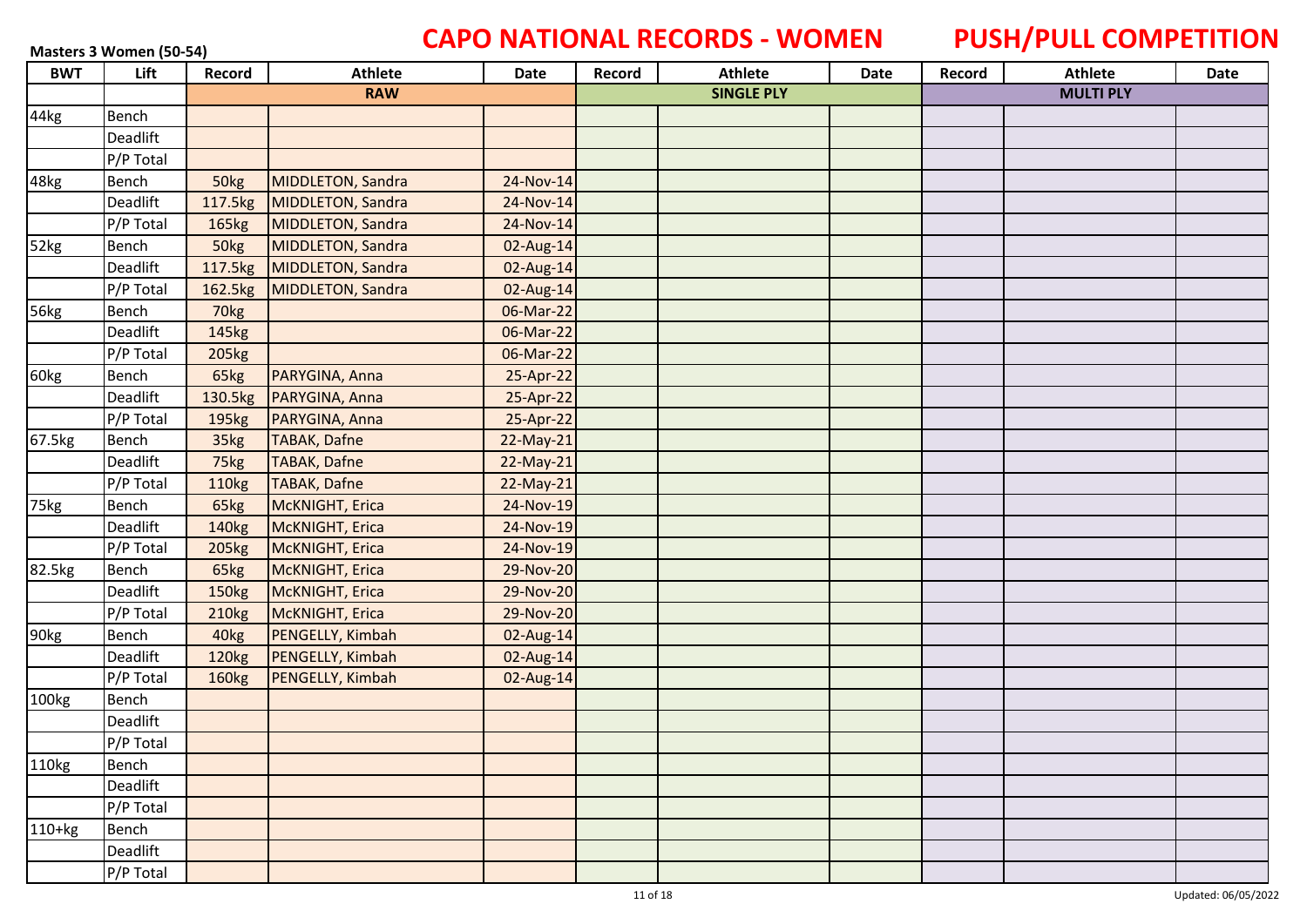# **Masters 4 Women (55-59) CAPO NATIONAL RECORDS - WOMEN PUSH/PULL COMPETITION**

| <b>BWT</b>  | Lift      | Record            | <b>Athlete</b>         | Date        | Record | <b>Athlete</b>    | Date | Record | <b>Athlete</b>   | Date |
|-------------|-----------|-------------------|------------------------|-------------|--------|-------------------|------|--------|------------------|------|
|             |           |                   | <b>RAW</b>             |             |        | <b>SINGLE PLY</b> |      |        | <b>MULTI PLY</b> |      |
| 44kg        | Bench     |                   |                        |             |        |                   |      |        |                  |      |
|             | Deadlift  |                   |                        |             |        |                   |      |        |                  |      |
|             | P/P Total |                   |                        |             |        |                   |      |        |                  |      |
| 48kg        | Bench     |                   |                        |             |        |                   |      |        |                  |      |
|             | Deadlift  |                   |                        |             |        |                   |      |        |                  |      |
|             | P/P Total |                   |                        |             |        |                   |      |        |                  |      |
| 52kg        | Bench     |                   |                        |             |        |                   |      |        |                  |      |
|             | Deadlift  |                   |                        |             |        |                   |      |        |                  |      |
|             | P/P Total |                   |                        |             |        |                   |      |        |                  |      |
| <b>56kg</b> | Bench     | 57.5kg            | NELSON, Lorell         | 12-Aug-16   |        |                   |      |        |                  |      |
|             | Deadlift  | 115kg             | NELSON, Lorell         | 12-Aug-16   |        |                   |      |        |                  |      |
|             | P/P Total |                   | 172.5kg NELSON, Lorell | 12-Aug-16   |        |                   |      |        |                  |      |
| 60kg        | Bench     |                   |                        |             |        |                   |      |        |                  |      |
|             | Deadlift  |                   |                        |             |        |                   |      |        |                  |      |
|             | P/P Total |                   |                        |             |        |                   |      |        |                  |      |
| 67.5kg      | Bench     | 90kg              | COOK, Monica           | 24-Nov-19   |        |                   |      |        |                  |      |
|             | Deadlift  | 135kg             | COOK, Monica           | 24-Nov-19   |        |                   |      |        |                  |      |
|             | P/P Total | 225kg             | COOK, Monica           | 24-Nov-19   |        |                   |      |        |                  |      |
| 75kg        | Bench     | 62.5kg            | <b>FAUCETT, Tracey</b> | 06-Mar-22   |        |                   |      |        |                  |      |
|             | Deadlift  | 130 <sub>kg</sub> | <b>FAUCETT, Tracey</b> | 06-Mar-22   |        |                   |      |        |                  |      |
|             | P/P Total | 192.5kg           | <b>FAUCETT, Tracey</b> | 06-Mar-22   |        |                   |      |        |                  |      |
| 82.5kg      | Bench     | 55kg              | HORN, Leesa            | 01-Mar-20   |        |                   |      |        |                  |      |
|             | Deadlift  | 135kg             | HORN, Leesa            | 01-Mar-20   |        |                   |      |        |                  |      |
|             | P/P Total | 190 <sub>kg</sub> | <b>HORN, Leesa</b>     | $01-Mar-20$ |        |                   |      |        |                  |      |
| 90kg        | Bench     |                   |                        |             |        |                   |      |        |                  |      |
|             | Deadlift  |                   |                        |             |        |                   |      |        |                  |      |
|             | P/P Total |                   |                        |             |        |                   |      |        |                  |      |
| 100kg       | Bench     | 50kg              | OXLEY, Lu-ella         | 06-Mar-22   |        |                   |      |        |                  |      |
|             | Deadlift  | 110kg             | OXLEY, Lu-ella         | 06-Mar-22   |        |                   |      |        |                  |      |
|             | P/P Total | 150kg             | OXLEY, Lu-ella         | 06-Mar-22   |        |                   |      |        |                  |      |
| 110kg       | Bench     |                   |                        |             |        |                   |      |        |                  |      |
|             | Deadlift  |                   |                        |             |        |                   |      |        |                  |      |
|             | P/P Total |                   |                        |             |        |                   |      |        |                  |      |
| $110+kg$    | Bench     | 47.5kg            | <b>OXLEY, Luella</b>   | 20-Mar-21   |        |                   |      |        |                  |      |
|             | Deadlift  | 100kg             | OXLEY, Luella          | 20-Mar-21   |        |                   |      |        |                  |      |
|             | P/P Total | 147.5kg           | OXLEY, Luella          | 20-Mar-21   |        |                   |      |        |                  |      |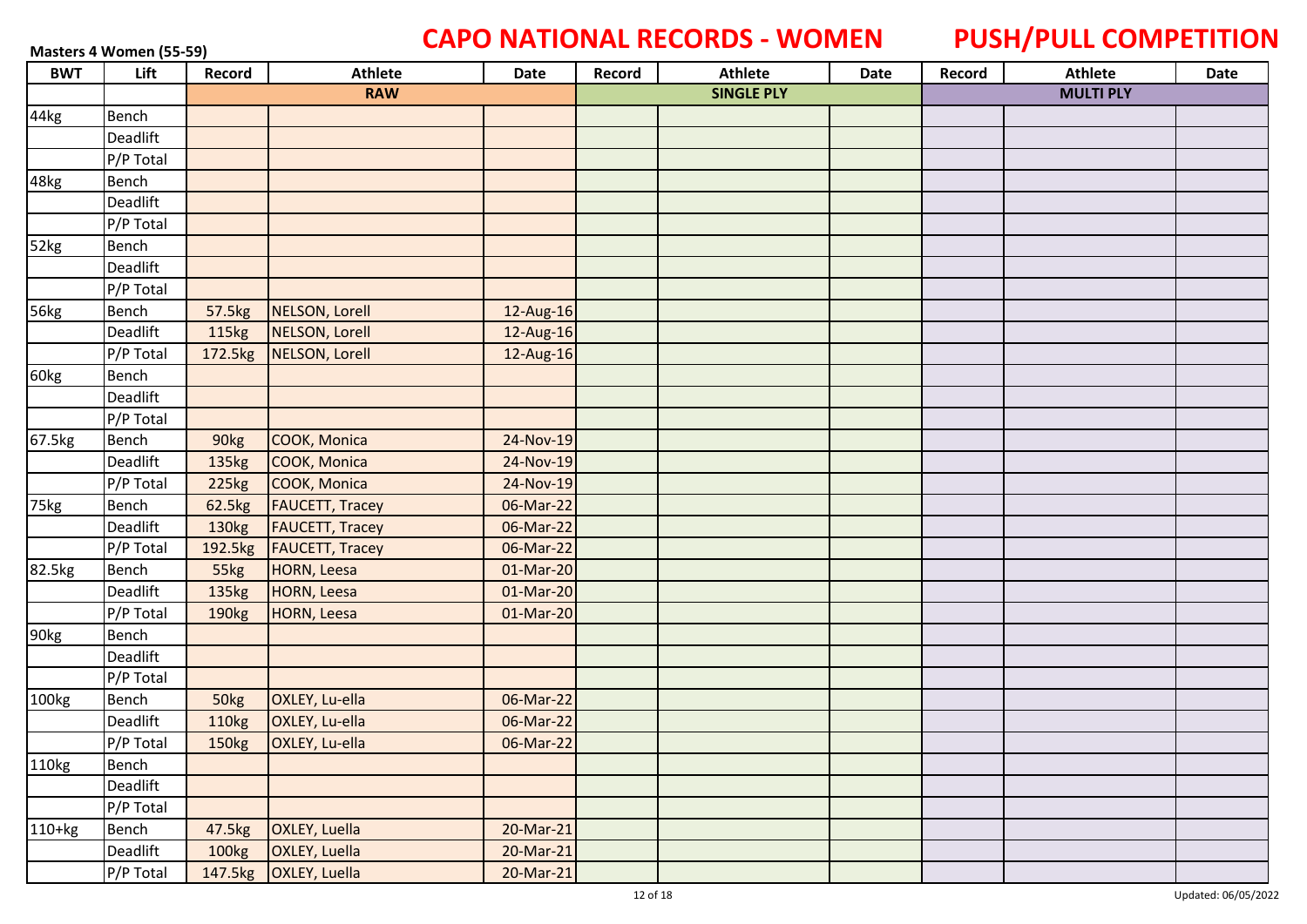### Masters 5 Women (60-64) **CAPO NATIONAL RECORDS - WOMEN** PUSH/PULL COMPETITION

| <b>BWT</b> | Lift      | Record  | <b>Athlete</b>           | Date      | Record | <b>Athlete</b>    | Date | Record | Athlete          | Date |
|------------|-----------|---------|--------------------------|-----------|--------|-------------------|------|--------|------------------|------|
|            |           |         | <b>RAW</b>               |           |        | <b>SINGLE PLY</b> |      |        | <b>MULTI PLY</b> |      |
| 44kg       | Bench     |         |                          |           |        |                   |      |        |                  |      |
|            | Deadlift  |         |                          |           |        |                   |      |        |                  |      |
|            | P/P Total |         |                          |           |        |                   |      |        |                  |      |
| 48kg       | Bench     |         |                          |           |        |                   |      |        |                  |      |
|            | Deadlift  |         |                          |           |        |                   |      |        |                  |      |
|            | P/P Total |         |                          |           |        |                   |      |        |                  |      |
| 52kg       | Bench     |         |                          |           |        |                   |      |        |                  |      |
|            | Deadlift  |         |                          |           |        |                   |      |        |                  |      |
|            | P/P Total |         |                          |           |        |                   |      |        |                  |      |
| 56kg       | Bench     |         |                          |           |        |                   |      |        |                  |      |
|            | Deadlift  |         |                          |           |        |                   |      |        |                  |      |
|            | P/P Total |         |                          |           |        |                   |      |        |                  |      |
| 60kg       | Bench     | 37.5kg  | <b>TRENTIN, Marietta</b> | 20-Mar-21 |        |                   |      |        |                  |      |
|            | Deadlift  | 100kg   | <b>TRENTIN, Marietta</b> | 20-Mar-21 |        |                   |      |        |                  |      |
|            | P/P Total | 137.5kg | <b>TRENTIN, Marietta</b> | 20-Mar-21 |        |                   |      |        |                  |      |
| 67.5kg     | Bench     |         |                          |           |        |                   |      |        |                  |      |
|            | Deadlift  |         |                          |           |        |                   |      |        |                  |      |
|            | P/P Total |         |                          |           |        |                   |      |        |                  |      |
| 75kg       | Bench     |         |                          |           |        |                   |      |        |                  |      |
|            | Deadlift  |         |                          |           |        |                   |      |        |                  |      |
|            | P/P Total |         |                          |           |        |                   |      |        |                  |      |
| 82.5kg     | Bench     |         |                          |           |        |                   |      |        |                  |      |
|            | Deadlift  |         |                          |           |        |                   |      |        |                  |      |
|            | P/P Total |         |                          |           |        |                   |      |        |                  |      |
| 90kg       | Bench     |         |                          |           |        |                   |      |        |                  |      |
|            | Deadlift  |         |                          |           |        |                   |      |        |                  |      |
|            | P/P Total |         |                          |           |        |                   |      |        |                  |      |
| 100kg      | Bench     |         |                          |           |        |                   |      |        |                  |      |
|            | Deadlift  |         |                          |           |        |                   |      |        |                  |      |
|            | P/P Total |         |                          |           |        |                   |      |        |                  |      |
| 110kg      | Bench     |         |                          |           |        |                   |      |        |                  |      |
|            | Deadlift  |         |                          |           |        |                   |      |        |                  |      |
|            | P/P Total |         |                          |           |        |                   |      |        |                  |      |
| $110+kg$   | Bench     |         |                          |           |        |                   |      |        |                  |      |
|            | Deadlift  |         |                          |           |        |                   |      |        |                  |      |
|            | P/P Total |         |                          |           |        |                   |      |        |                  |      |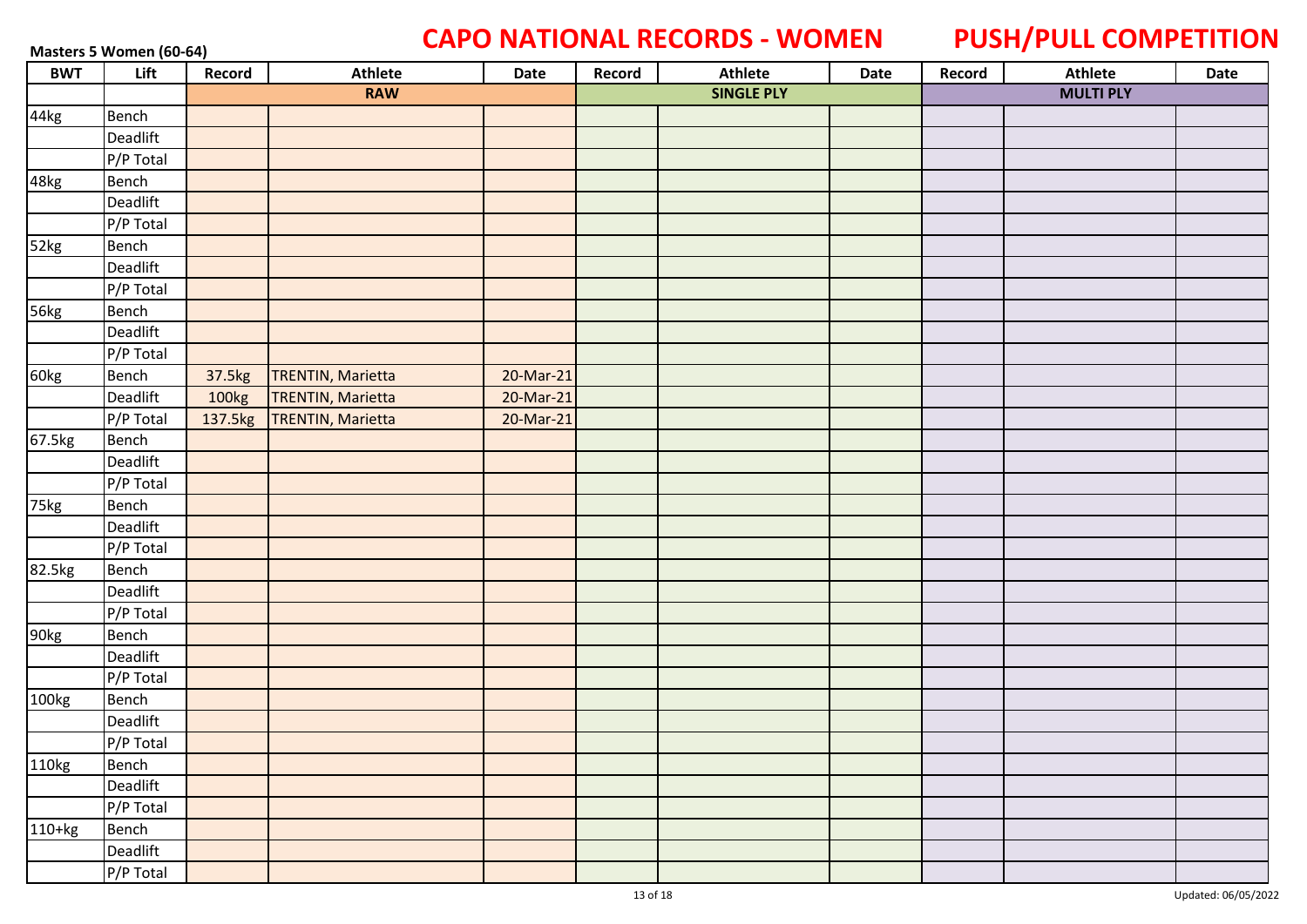### Masters 6 Women (65-69) **CAPO NATIONAL RECORDS - WOMEN** PUSH/PULL COMPETITION

| <b>BWT</b> | Lift      | Record            | <b>Athlete</b>        | Date      | Record | <b>Athlete</b>    | Date | Record | Athlete          | Date |
|------------|-----------|-------------------|-----------------------|-----------|--------|-------------------|------|--------|------------------|------|
|            |           |                   | <b>RAW</b>            |           |        | <b>SINGLE PLY</b> |      |        | <b>MULTI PLY</b> |      |
| 44kg       | Bench     |                   |                       |           |        |                   |      |        |                  |      |
|            | Deadlift  |                   |                       |           |        |                   |      |        |                  |      |
|            | P/P Total |                   |                       |           |        |                   |      |        |                  |      |
| 48kg       | Bench     |                   |                       |           |        |                   |      |        |                  |      |
|            | Deadlift  |                   |                       |           |        |                   |      |        |                  |      |
|            | P/P Total |                   |                       |           |        |                   |      |        |                  |      |
| 52kg       | Bench     |                   |                       |           |        |                   |      |        |                  |      |
|            | Deadlift  |                   |                       |           |        |                   |      |        |                  |      |
|            | P/P Total |                   |                       |           |        |                   |      |        |                  |      |
| 56kg       | Bench     |                   |                       |           |        |                   |      |        |                  |      |
|            | Deadlift  |                   |                       |           |        |                   |      |        |                  |      |
|            | P/P Total |                   |                       |           |        |                   |      |        |                  |      |
| 60kg       | Bench     |                   |                       |           |        |                   |      |        |                  |      |
|            | Deadlift  |                   |                       |           |        |                   |      |        |                  |      |
|            | P/P Total |                   |                       |           |        |                   |      |        |                  |      |
| 67.5kg     | Bench     | 37.5kg            | STEWART, Linda        | 25-Apr-22 |        |                   |      |        |                  |      |
|            | Deadlift  | 90kg              | <b>STEWART, Linda</b> | 25-Apr-22 |        |                   |      |        |                  |      |
|            | P/P Total | 125kg             | STEWART, Linda        | 25-Apr-22 |        |                   |      |        |                  |      |
| 75kg       | Bench     |                   |                       |           |        |                   |      |        |                  |      |
|            | Deadlift  |                   |                       |           |        |                   |      |        |                  |      |
|            | P/P Total |                   |                       |           |        |                   |      |        |                  |      |
| 82.5kg     | Bench     | 52.5kg            | <b>WILSON, Katie</b>  | 06-Mar-22 |        |                   |      |        |                  |      |
|            | Deadlift  | 140 <sub>kg</sub> | <b>WILSON, Katie</b>  | 06-Mar-22 |        |                   |      |        |                  |      |
|            | P/P Total | 190kg             | <b>WILSON, Katie</b>  | 06-Mar-22 |        |                   |      |        |                  |      |
| 90kg       | Bench     |                   |                       |           |        |                   |      |        |                  |      |
|            | Deadlift  |                   |                       |           |        |                   |      |        |                  |      |
|            | P/P Total |                   |                       |           |        |                   |      |        |                  |      |
| 100kg      | Bench     |                   |                       |           |        |                   |      |        |                  |      |
|            | Deadlift  |                   |                       |           |        |                   |      |        |                  |      |
|            | P/P Total |                   |                       |           |        |                   |      |        |                  |      |
| 110kg      | Bench     |                   |                       |           |        |                   |      |        |                  |      |
|            | Deadlift  |                   |                       |           |        |                   |      |        |                  |      |
|            | P/P Total |                   |                       |           |        |                   |      |        |                  |      |
| $110+kg$   | Bench     |                   |                       |           |        |                   |      |        |                  |      |
|            | Deadlift  |                   |                       |           |        |                   |      |        |                  |      |
|            | P/P Total |                   |                       |           |        |                   |      |        |                  |      |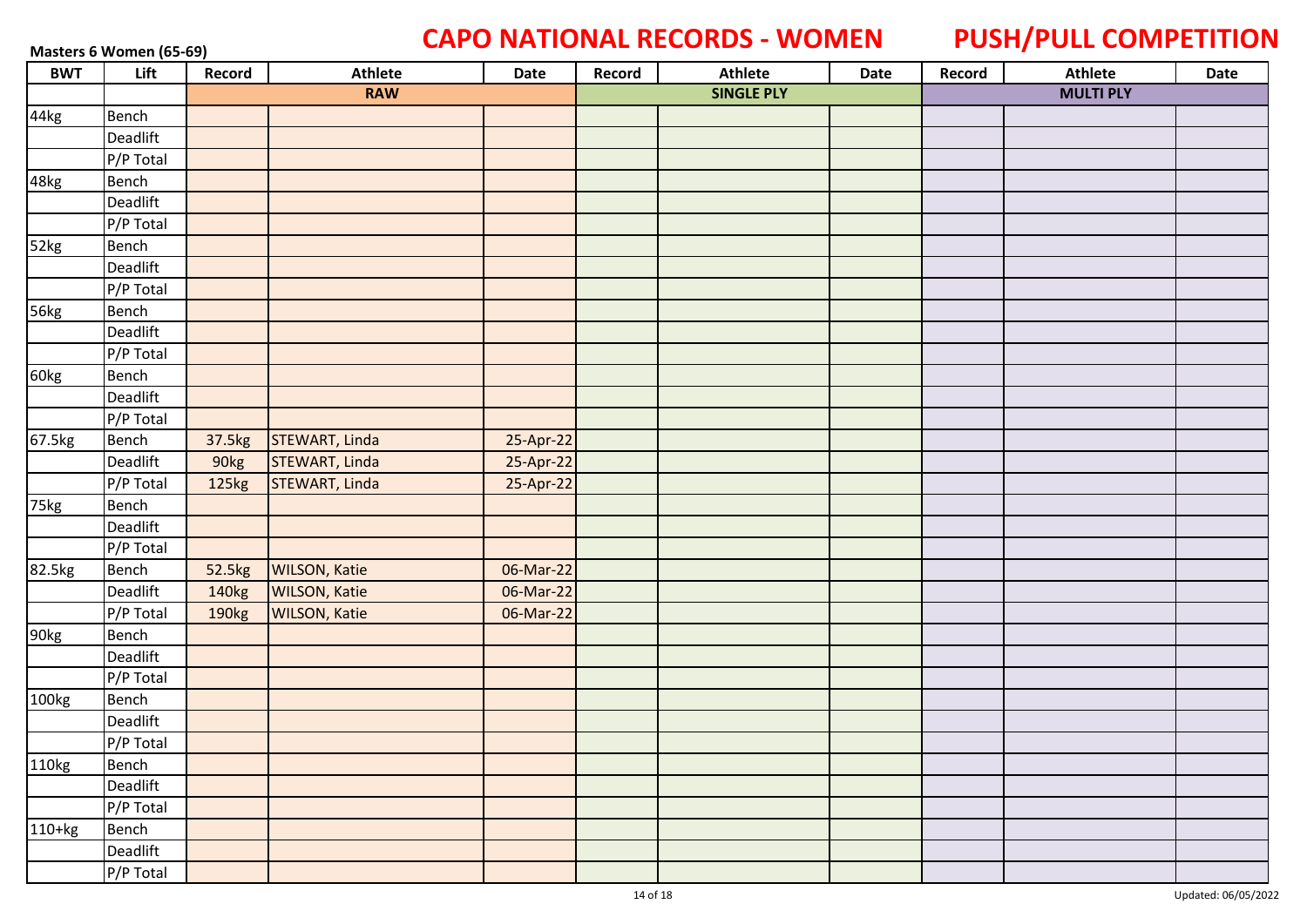### **Masters 7 Women (70-74) CAPO NATIONAL RECORDS - WOMEN PUSH/PULL COMPETITION**

| <b>BWT</b> | Lift      | Record | Athlete              | Date      | Record | <b>Athlete</b>    | Date | Record | <b>Athlete</b>   | Date |
|------------|-----------|--------|----------------------|-----------|--------|-------------------|------|--------|------------------|------|
|            |           |        | <b>RAW</b>           |           |        | <b>SINGLE PLY</b> |      |        | <b>MULTI PLY</b> |      |
| 44kg       | Bench     |        |                      |           |        |                   |      |        |                  |      |
|            | Deadlift  |        |                      |           |        |                   |      |        |                  |      |
|            | P/P Total |        |                      |           |        |                   |      |        |                  |      |
| 48kg       | Bench     |        |                      |           |        |                   |      |        |                  |      |
|            | Deadlift  |        |                      |           |        |                   |      |        |                  |      |
|            | P/P Total |        |                      |           |        |                   |      |        |                  |      |
| 52kg       | Bench     |        |                      |           |        |                   |      |        |                  |      |
|            | Deadlift  |        |                      |           |        |                   |      |        |                  |      |
|            | P/P Total |        |                      |           |        |                   |      |        |                  |      |
| 56kg       | Bench     |        |                      |           |        |                   |      |        |                  |      |
|            | Deadlift  |        |                      |           |        |                   |      |        |                  |      |
|            | P/P Total |        |                      |           |        |                   |      |        |                  |      |
| 60kg       | Bench     |        |                      |           |        |                   |      |        |                  |      |
|            | Deadlift  |        |                      |           |        |                   |      |        |                  |      |
|            | P/P Total |        |                      |           |        |                   |      |        |                  |      |
| 67.5kg     | Bench     |        |                      |           |        |                   |      |        |                  |      |
|            | Deadlift  |        |                      |           |        |                   |      |        |                  |      |
|            | P/P Total |        |                      |           |        |                   |      |        |                  |      |
| 75kg       | Bench     | 47.5kg | McCOOL, Jose         | 06-Mar-22 |        |                   |      |        |                  |      |
|            | Deadlift  | 120kg  | McCOOL, Jose         | 20-Mar-21 |        |                   |      |        |                  |      |
|            | P/P Total |        | 167.5kg McCOOL, Jose | 06-Mar-22 |        |                   |      |        |                  |      |
| 82.5kg     | Bench     |        |                      |           |        |                   |      |        |                  |      |
|            | Deadlift  |        |                      |           |        |                   |      |        |                  |      |
|            | P/P Total |        |                      |           |        |                   |      |        |                  |      |
| 90kg       | Bench     |        |                      |           |        |                   |      |        |                  |      |
|            | Deadlift  |        |                      |           |        |                   |      |        |                  |      |
|            | P/P Total |        |                      |           |        |                   |      |        |                  |      |
| 100kg      | Bench     |        |                      |           |        |                   |      |        |                  |      |
|            | Deadlift  |        |                      |           |        |                   |      |        |                  |      |
|            | P/P Total |        |                      |           |        |                   |      |        |                  |      |
| 110kg      | Bench     |        |                      |           |        |                   |      |        |                  |      |
|            | Deadlift  |        |                      |           |        |                   |      |        |                  |      |
|            | P/P Total |        |                      |           |        |                   |      |        |                  |      |
| $110+kg$   | Bench     |        |                      |           |        |                   |      |        |                  |      |
|            | Deadlift  |        |                      |           |        |                   |      |        |                  |      |
|            | P/P Total |        |                      |           |        |                   |      |        |                  |      |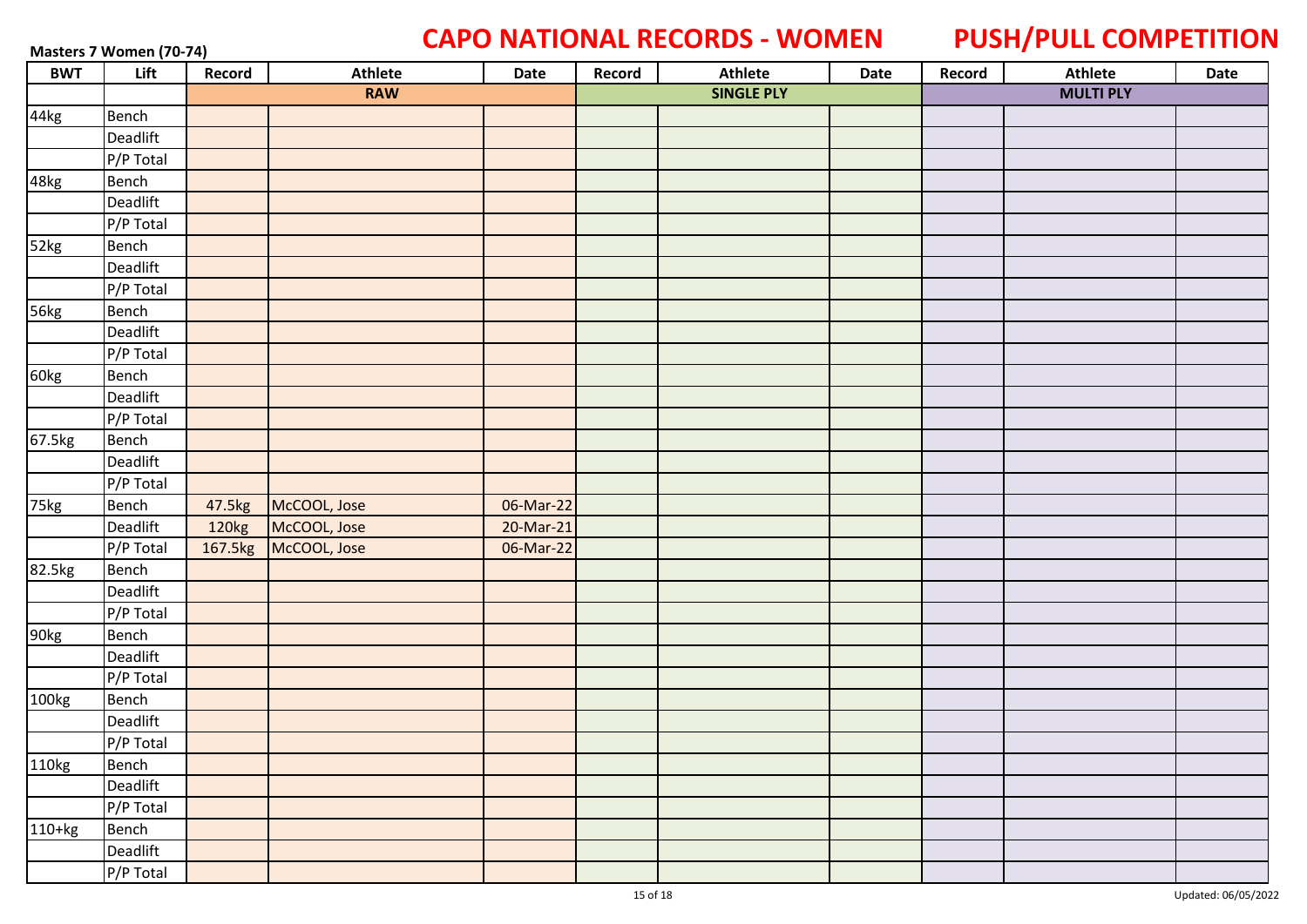### **Masters 8 Women (75-79) CAPO NATIONAL RECORDS - WOMEN PUSH/PULL COMPETITION**

| <b>BWT</b> | Lift                   | Record | <b>Athlete</b> | Date | Record | Athlete           | Date | Record | Athlete          | Date |
|------------|------------------------|--------|----------------|------|--------|-------------------|------|--------|------------------|------|
|            |                        |        | <b>RAW</b>     |      |        | <b>SINGLE PLY</b> |      |        | <b>MULTI PLY</b> |      |
| 44kg       | Bench                  |        |                |      |        |                   |      |        |                  |      |
|            | Deadlift               |        |                |      |        |                   |      |        |                  |      |
|            | P/P Total              |        |                |      |        |                   |      |        |                  |      |
| 48kg       | Bench                  |        |                |      |        |                   |      |        |                  |      |
|            | Deadlift               |        |                |      |        |                   |      |        |                  |      |
|            | P/P Total              |        |                |      |        |                   |      |        |                  |      |
| 52kg       | Bench                  |        |                |      |        |                   |      |        |                  |      |
|            | Deadlift               |        |                |      |        |                   |      |        |                  |      |
|            | P/P Total              |        |                |      |        |                   |      |        |                  |      |
| 56kg       | Bench                  |        |                |      |        |                   |      |        |                  |      |
|            | Deadlift               |        |                |      |        |                   |      |        |                  |      |
|            | P/P Total              |        |                |      |        |                   |      |        |                  |      |
| 60kg       | Bench                  |        |                |      |        |                   |      |        |                  |      |
|            | Deadlift               |        |                |      |        |                   |      |        |                  |      |
|            | P/P Total              |        |                |      |        |                   |      |        |                  |      |
| 67.5kg     | Bench                  |        |                |      |        |                   |      |        |                  |      |
|            | Deadlift               |        |                |      |        |                   |      |        |                  |      |
|            | P/P Total              |        |                |      |        |                   |      |        |                  |      |
| 75kg       | Bench                  |        |                |      |        |                   |      |        |                  |      |
|            | Deadlift               |        |                |      |        |                   |      |        |                  |      |
|            | P/P Total              |        |                |      |        |                   |      |        |                  |      |
| 82.5kg     | Bench                  |        |                |      |        |                   |      |        |                  |      |
|            | Deadlift               |        |                |      |        |                   |      |        |                  |      |
|            | $\sqrt{P/P}$ Total     |        |                |      |        |                   |      |        |                  |      |
| 90kg       | Bench                  |        |                |      |        |                   |      |        |                  |      |
|            | Deadlift               |        |                |      |        |                   |      |        |                  |      |
|            | P/P Total              |        |                |      |        |                   |      |        |                  |      |
| 100kg      | Bench                  |        |                |      |        |                   |      |        |                  |      |
|            | Deadlift               |        |                |      |        |                   |      |        |                  |      |
|            | P/P Total              |        |                |      |        |                   |      |        |                  |      |
| 110kg      | Bench                  |        |                |      |        |                   |      |        |                  |      |
|            | Deadlift               |        |                |      |        |                   |      |        |                  |      |
|            | P/P Total              |        |                |      |        |                   |      |        |                  |      |
| $110+kg$   | Bench                  |        |                |      |        |                   |      |        |                  |      |
|            | Deadlift               |        |                |      |        |                   |      |        |                  |      |
|            | $\overline{P/P}$ Total |        |                |      |        |                   |      |        |                  |      |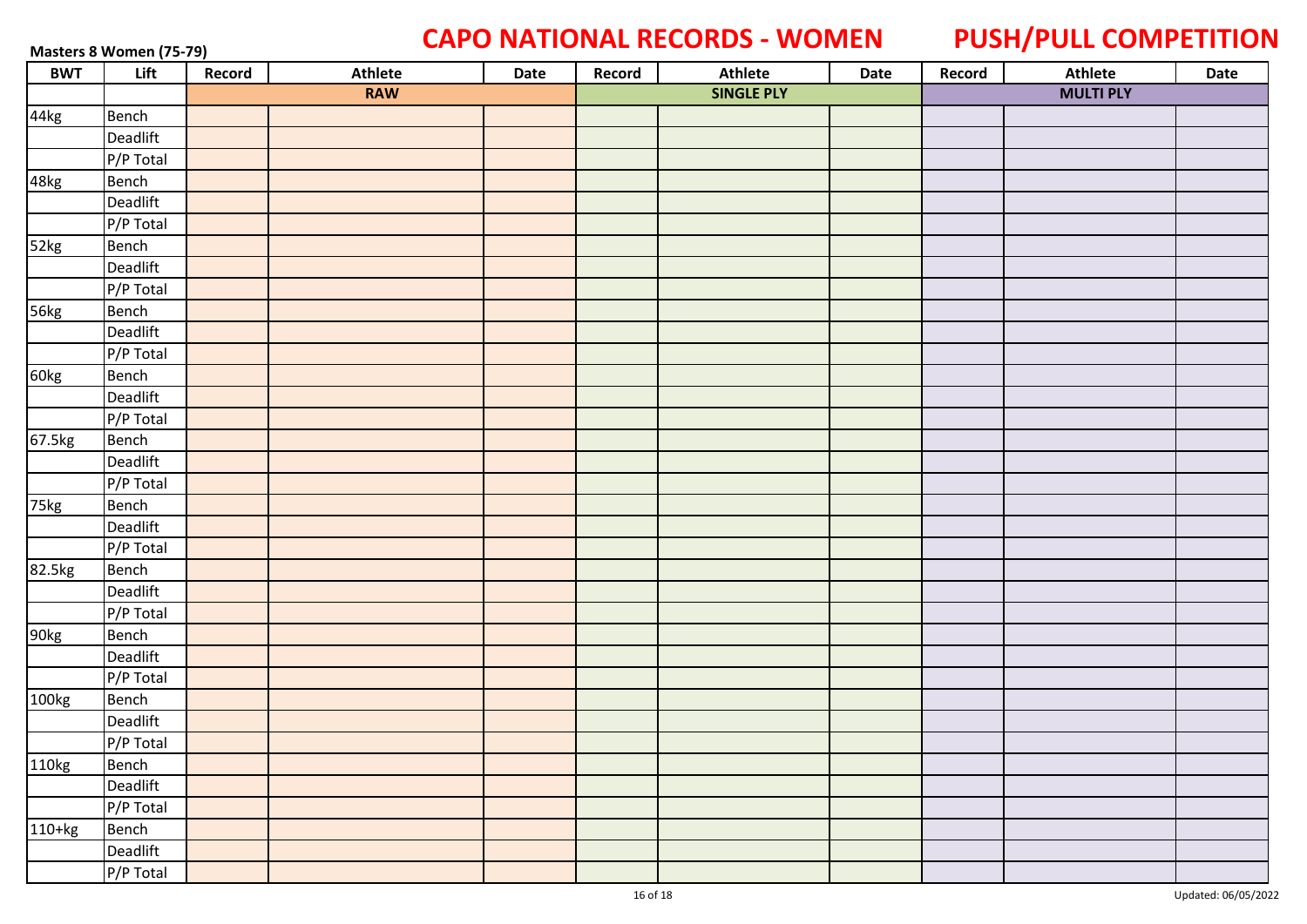### **Masters 9 Women (80-84) CAPO NATIONAL RECORDS - WOMEN PUSH/PULL COMPETITION**

| <b>BWT</b> | Lift         | Record | <b>Athlete</b> | Date | Record | Athlete           | Date | Record | Athlete          | Date |
|------------|--------------|--------|----------------|------|--------|-------------------|------|--------|------------------|------|
|            |              |        | <b>RAW</b>     |      |        | <b>SINGLE PLY</b> |      |        | <b>MULTI PLY</b> |      |
| 44kg       | Bench        |        |                |      |        |                   |      |        |                  |      |
|            | Deadlift     |        |                |      |        |                   |      |        |                  |      |
|            | P/P Total    |        |                |      |        |                   |      |        |                  |      |
| 48kg       | <b>Bench</b> |        |                |      |        |                   |      |        |                  |      |
|            | Deadlift     |        |                |      |        |                   |      |        |                  |      |
|            | P/P Total    |        |                |      |        |                   |      |        |                  |      |
| 52kg       | Bench        |        |                |      |        |                   |      |        |                  |      |
|            | Deadlift     |        |                |      |        |                   |      |        |                  |      |
|            | P/P Total    |        |                |      |        |                   |      |        |                  |      |
| 56kg       | Bench        |        |                |      |        |                   |      |        |                  |      |
|            | Deadlift     |        |                |      |        |                   |      |        |                  |      |
|            | P/P Total    |        |                |      |        |                   |      |        |                  |      |
| 60kg       | Bench        |        |                |      |        |                   |      |        |                  |      |
|            | Deadlift     |        |                |      |        |                   |      |        |                  |      |
|            | P/P Total    |        |                |      |        |                   |      |        |                  |      |
| 67.5kg     | Bench        |        |                |      |        |                   |      |        |                  |      |
|            | Deadlift     |        |                |      |        |                   |      |        |                  |      |
|            | P/P Total    |        |                |      |        |                   |      |        |                  |      |
| 75kg       | Bench        |        |                |      |        |                   |      |        |                  |      |
|            | Deadlift     |        |                |      |        |                   |      |        |                  |      |
|            | P/P Total    |        |                |      |        |                   |      |        |                  |      |
| 82.5kg     | Bench        |        |                |      |        |                   |      |        |                  |      |
|            | Deadlift     |        |                |      |        |                   |      |        |                  |      |
|            | P/P Total    |        |                |      |        |                   |      |        |                  |      |
| 90kg       | Bench        |        |                |      |        |                   |      |        |                  |      |
|            | Deadlift     |        |                |      |        |                   |      |        |                  |      |
|            | P/P Total    |        |                |      |        |                   |      |        |                  |      |
| 100kg      | Bench        |        |                |      |        |                   |      |        |                  |      |
|            | Deadlift     |        |                |      |        |                   |      |        |                  |      |
|            | P/P Total    |        |                |      |        |                   |      |        |                  |      |
| 110kg      | Bench        |        |                |      |        |                   |      |        |                  |      |
|            | Deadlift     |        |                |      |        |                   |      |        |                  |      |
|            | P/P Total    |        |                |      |        |                   |      |        |                  |      |
| $110+kg$   | Bench        |        |                |      |        |                   |      |        |                  |      |
|            | Deadlift     |        |                |      |        |                   |      |        |                  |      |
|            | $P/P$ Total  |        |                |      |        |                   |      |        |                  |      |